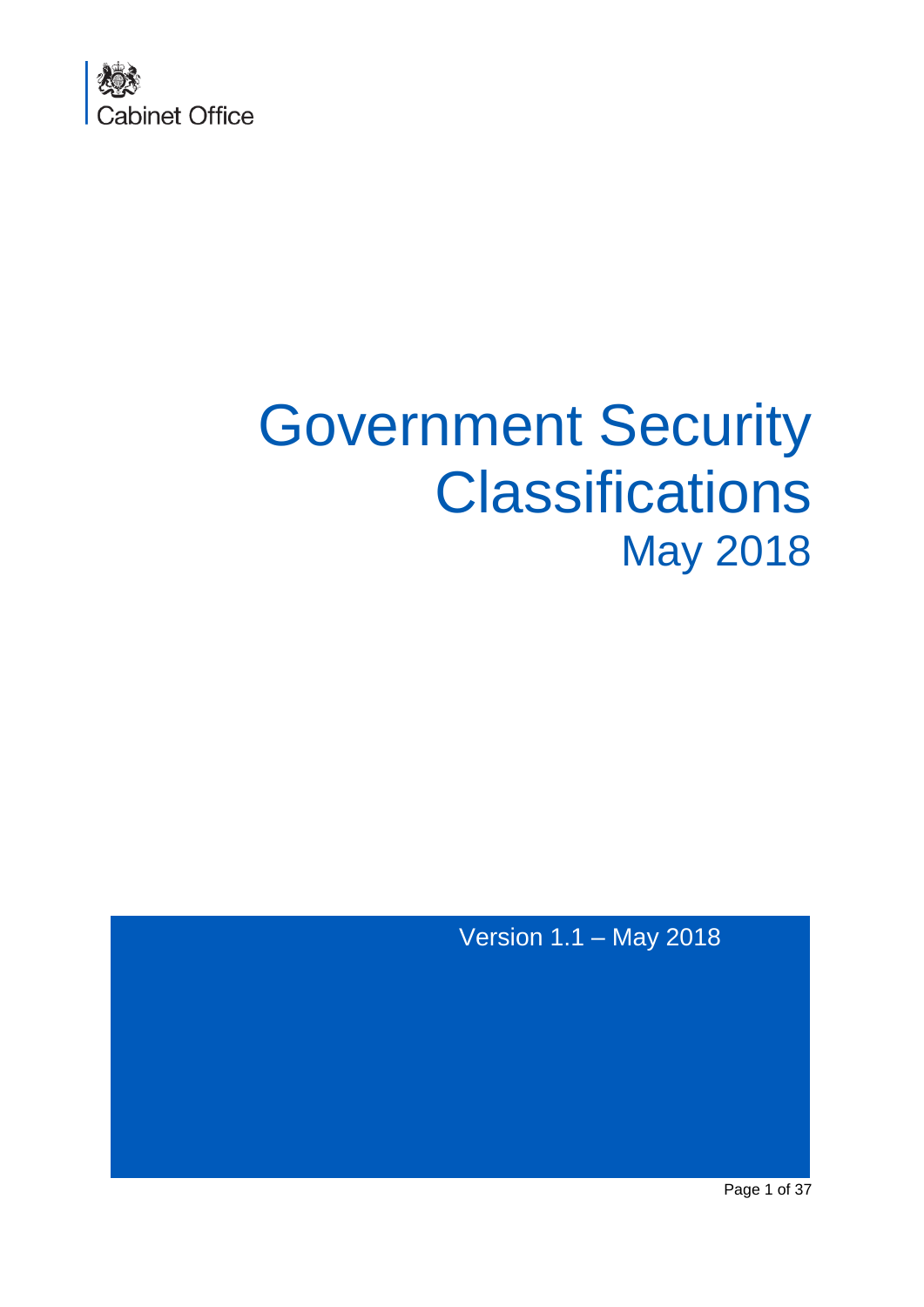## Version History

| <b>SPF</b><br><b>Version</b> | <b>Document</b><br><b>Version</b> | <b>Date</b><br><b>Published</b> | <b>Summary Of Changes</b>                                                                                                                                                                                                                                                              |  |
|------------------------------|-----------------------------------|---------------------------------|----------------------------------------------------------------------------------------------------------------------------------------------------------------------------------------------------------------------------------------------------------------------------------------|--|
| 11.0                         | 1.0                               | Oct 13                          | $N/A$ – This document will replace the<br>current 'Government Protective Marking<br>Scheme' document on 2 April 2014.                                                                                                                                                                  |  |
| <b>SPF</b><br><b>Version</b> | <b>Document</b><br><b>Version</b> | <b>Date</b><br><b>Published</b> | <b>Summary Of Changes</b>                                                                                                                                                                                                                                                              |  |
| 11.0                         | 1.1                               | <b>May 18</b>                   | This document will replace Document<br>Version 1.0 for the purpose of making<br>reference to Data Protection legislation as<br>outlined as follows:                                                                                                                                    |  |
|                              |                                   |                                 | Overview of Key Principles,<br>paragraph 1, page 4                                                                                                                                                                                                                                     |  |
|                              |                                   |                                 | Official - Definition, page 7                                                                                                                                                                                                                                                          |  |
|                              |                                   |                                 | Disclosure, page 27                                                                                                                                                                                                                                                                    |  |
|                              |                                   |                                 | Including referencing the exemptions to<br>some or all of the data protection principles<br>as outlined as follows:                                                                                                                                                                    |  |
|                              |                                   |                                 | Legal Framework, paragraph b, page<br>15                                                                                                                                                                                                                                               |  |
|                              |                                   |                                 | The EU-US Privacy Shield replaces the Safe<br>Harbor Agreement, which was held to be<br>invalid in October 2015 by the Court of<br>Justice of the European Union. These<br>changes have been reflected at the Annex,<br>under Part Three, Technical Controls<br>Summary, paragraph 53. |  |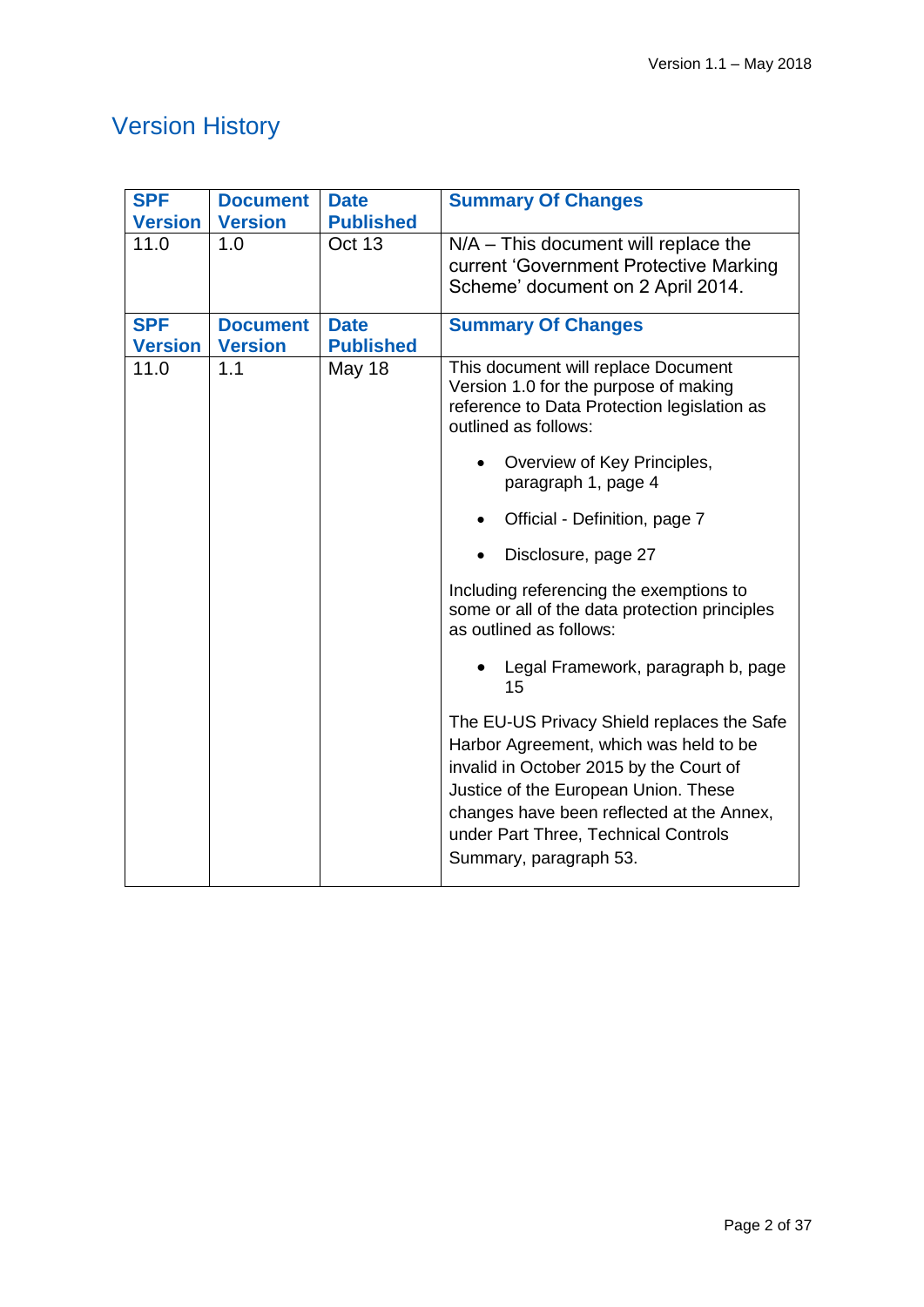## **Government Security Classifications**

#### **Executive Summary**

This policy describes how HM Government classifies information assets to: ensure they are appropriately protected; support Public Sector business and the effective exploitation of information; and meet the requirements of relevant legislation and international / bilateral agreements and obligations. It applies to all information that government collects, stores, processes, generates or shares to deliver services and conduct business, including information received from or exchanged with external partners.

Everyone who works with government has a duty to respect the confidentiality and integrity of any HMG information and data that they access, and is personally accountable for safeguarding assets in line with this policy.

HMG information assets may be classified into three types: OFFICIAL, SECRET and TOP SECRET. Each attracts a baseline set of security controls providing appropriate protection against typical threats. Additionally, ICT systems and services may require enhanced controls to manage the associated risks to aggregated data or to manage integrity and availability concerns.

Government Departments and Agencies should apply this policy and ensure that consistent controls are implemented throughout their public sector delivery partners (i.e. NDPBs and Arms Length Bodies) and wider supply chain.

**The Government Security Classifications will come into force on 2 April 2014 – until then existing policy remains extant.**

**Cabinet Office December 2012**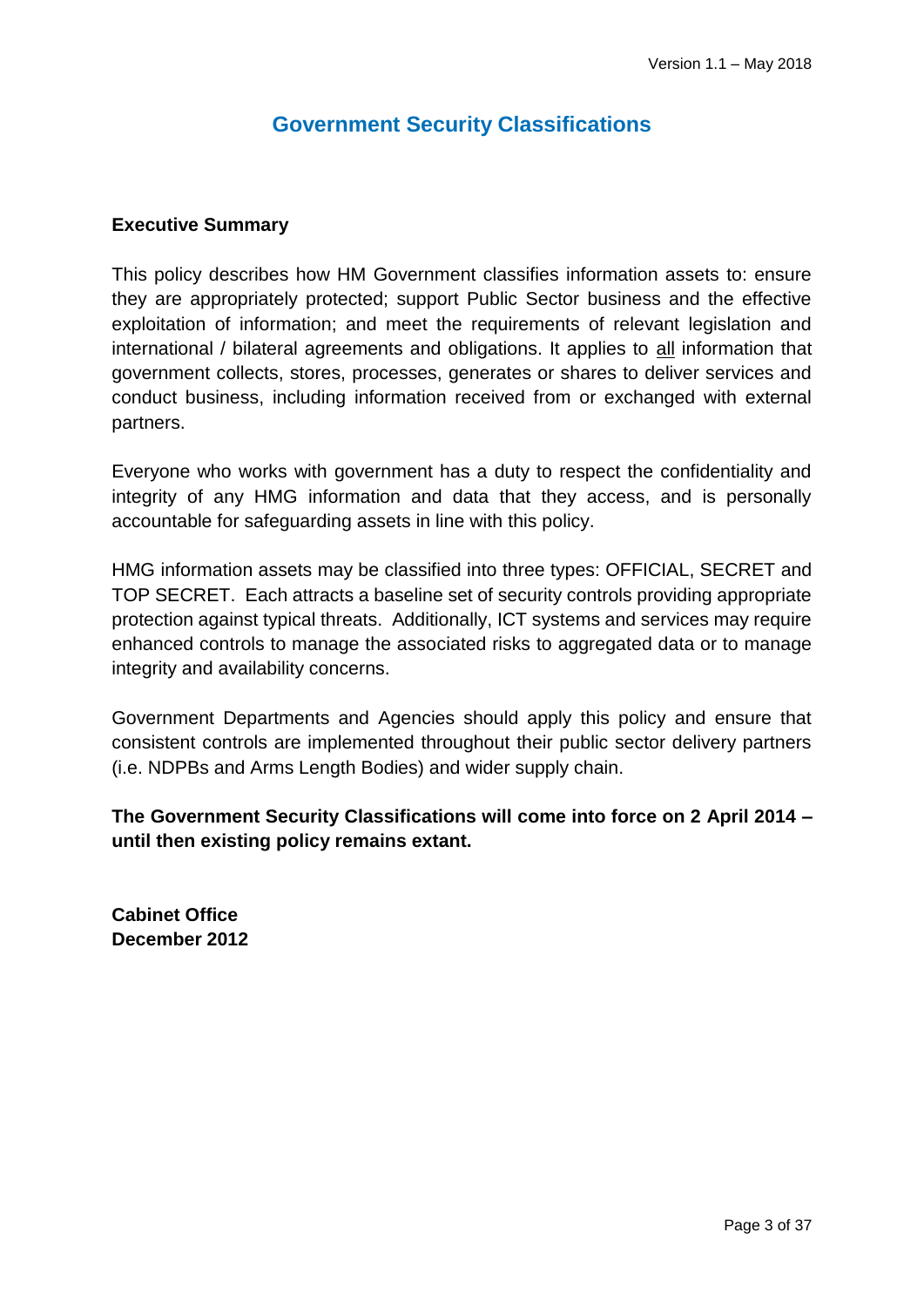## **Government Security Classifications December 2012**

#### **Overview of Key Principles**

1. This policy describes HM Government's administrative system for the secure, timely and efficient sharing of information. It is not a statutory scheme but operates within the framework of domestic law, including the requirements of the Official Secrets Acts (1911 and 1989), the Freedom of Information Act (2000) and Data Protection legislation.

#### **Principle One:**

- **ALL** information that HMG needs to collect, store, process, generate or share to deliver services and conduct government business has intrinsic value and requires an appropriate degree of protection.
- 2. Security classifications indicate the sensitivity of information (in terms of the likely impact resulting from compromise, loss or misuse) and the need to defend against a broad profile of applicable threats. There are three levels of classification:

## **OFFICIAL**

The majority of information that is created or processed by the public sector. This includes routine business operations and services, some of which could have damaging consequences if lost, stolen or published in the media, but are not subject to a heightened threat profile.

## **SECRET**

Very sensitive information that justifies heightened protective measures to defend against determined and highly capable threat actors. For example, where compromise could seriously damage military capabilities, international relations or the investigation of serious organised crime.

## **TOP SECRET**

HMG's most sensitive information requiring the highest levels of protection from the most serious threats. For example, where compromise could cause widespread loss of life or else threaten the security or economic wellbeing of the country or friendly nations.

- 3. Each classification provides for a baseline set of personnel, physical and information security controls that offer an appropriate level of protection against a typical threat profile. A top level controls framework is provided as an annex to this policy. As a minimum, all HMG information must be handled with care to comply with legal and regulatory obligations and reduce the risk of loss or inappropriate access. There is no requirement to mark routine OFFICIAL information.
- 4. Organisations may need to apply controls above (or below) the baseline on a risk managed basis appropriate to local circumstances and in line with HMG risk appetite tolerances. The Government SIRO will moderate such instances that entail any pan-government risk.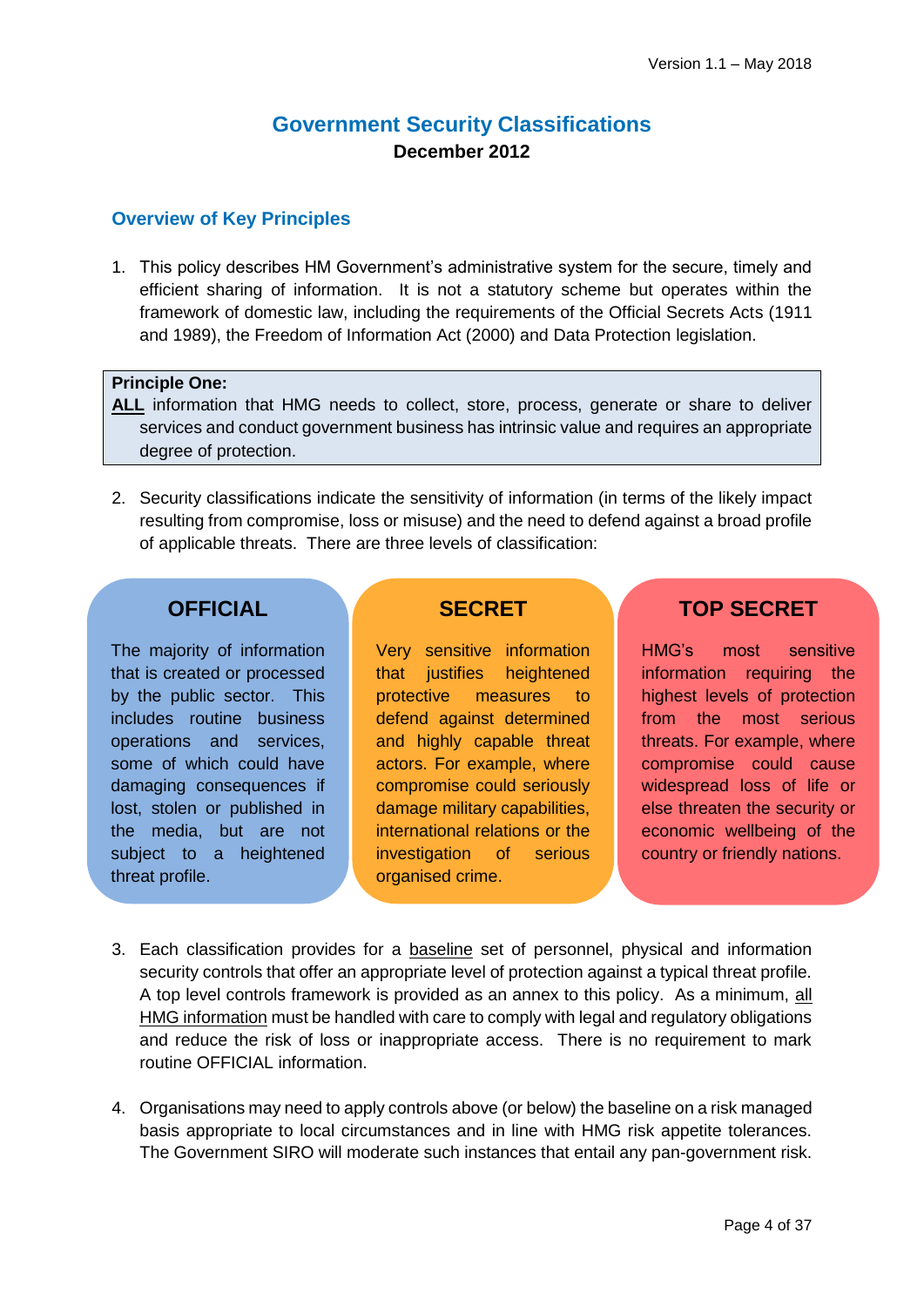5. The classification scheme applies to information (or other specific assets). Major ICT infrastructure (e.g. large aggregated data sets, payments systems, etc.) may require enhanced controls to effectively manage associated confidentiality, integrity and availability risks – determined on a case by case basis following a robust risk assessment.

## **Principle Two:**

**EVERYONE** who works with government (including staff, contractors and service providers) has a duty of confidentiality and a responsibility to safeguard any HMG information or data that they access, irrespective of whether it is marked or not, and must be provided with appropriate training.

- 6. Accidental or deliberate compromise, loss or misuse of HMG information may lead to damage and can constitute a criminal offence. Individuals are personally responsible for protecting any HMG information or other assets in their care, and must be provided with guidance about security requirements and how legislation relates to their role, including the potential sanctions (criminal or disciplinary) that may result from inappropriate behaviours. A summary of the relevant legal and regulatory context is set out on page 13.
- 7. Organisations must have a breach management system in place to aid the detection and reporting of inappropriate behaviours, enable disciplinary procedures to be enforced and assist with any criminal proceedings.

#### **Principle Three:**

Access to **sensitive** information must **ONLY** be granted on the basis of a genuine 'need to know' and an appropriate personnel security control.

- 8. Information needs to be trusted and available to the right people at the right time. The failure to share and exploit information can impede effective government business and can have severe consequences (e.g. medical records or case management files). The principles of openness, transparency, Open Data and information reuse require individuals to consider the proactive publishing of public sector information and data sets. However, this must always be a reasoned judgement, taking data protection and confidentiality into account.
- 9. The compromise, loss or misuse of sensitive information may have a significant impact on an individual, an organisation, or on government business more generally. Access to sensitive information must be no wider than necessary for the efficient conduct of an organisation's business and limited to those with a business need and the appropriate personnel security control. This 'need to know' principle applies wherever sensitive information is collected, stored, processed or shared within government and when dealing with external public and private sector organisations, and international partners.
- 10. The more sensitive the material, the more important it is to fully understand (and ensure compliance with) the relevant security requirements. In extremis, there may be a need to share sensitive material to those without the necessary personnel security control, for example when immediate action is required to protect life or to stop a serious crime. In such circumstances a **common sense** approach should be adopted - if time permits, alternatives should be considered and steps taken to protect the source of information. If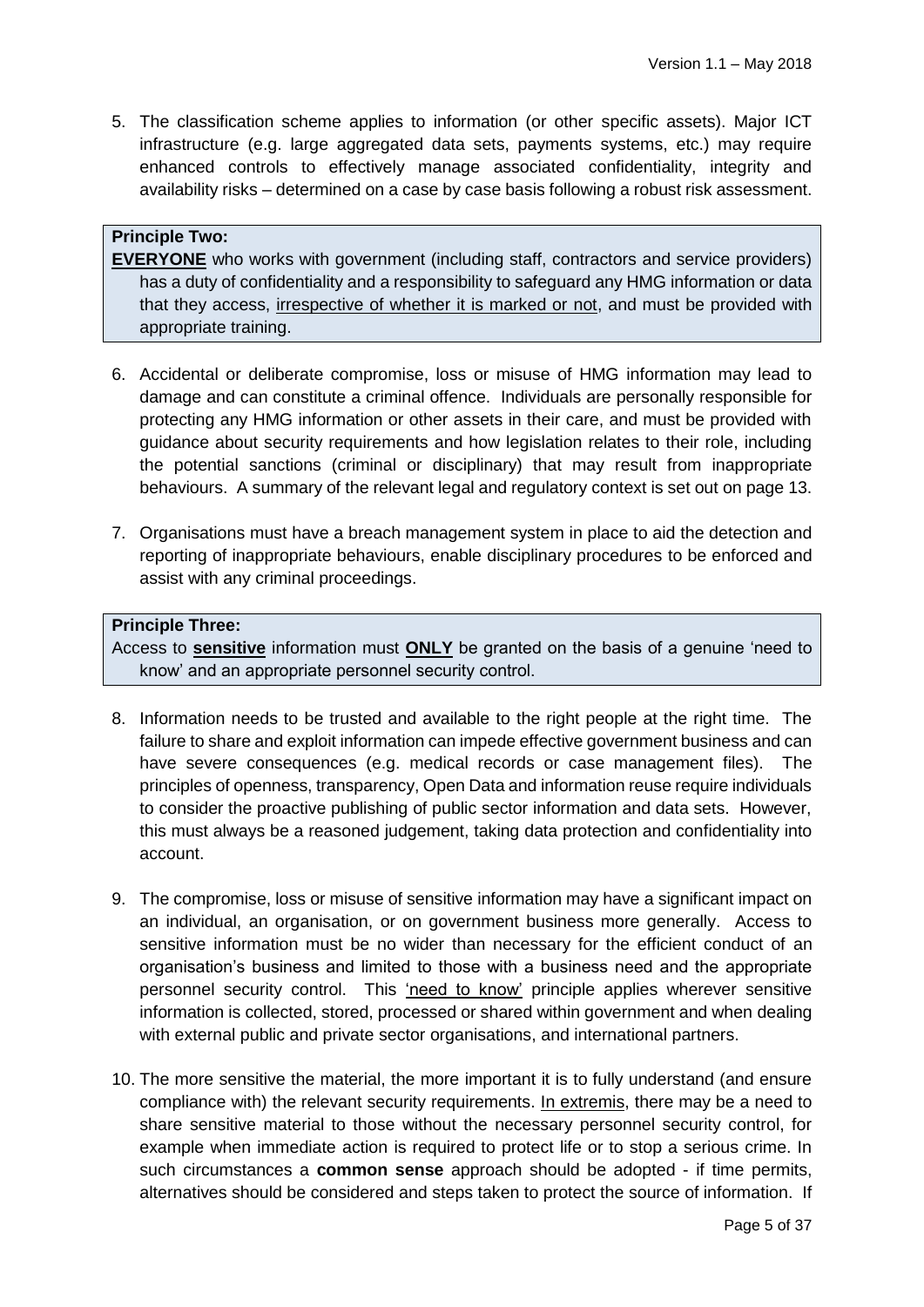there is any doubt about providing access to sensitive assets, individuals should consult their managers or security staff before doing so and when time permits record the reasons for their actions.

#### **Principle Four:**

Assets received from or exchanged with external partners **MUST** be protected in accordance with any relevant legislative or regulatory requirements, including any international agreements and obligations.

- 11. The policy applies equally to assets entrusted to HMG by others, such as foreign governments, international organisations, NGOs and private individuals.
- 12. Where specific reciprocal security agreements / arrangements are in place with foreign governments or international organisations, equivalent protections and markings must be recognised and any information received must be handled with AT LEAST the same degree of protection as if it were UK information of equivalent classification. Detailed information about international and bilateral security agreements and the controls for managing foreign-originated information is set out in the 'International Protective Security Policy' supplement to the SPF.
- 13. Where no relevant security agreements / arrangements are in place, information or other assets received from a foreign country, international organisation or a UK NGO must at a minimum be protected to an equivalent standard as that afforded to HMG OFFICIAL assets, although higher classifications may be appropriate. Refer to the 'International Protective Security Policy' supplement for more detail.
- 14. The need to know principle must be strictly enforced for access to international partners' information.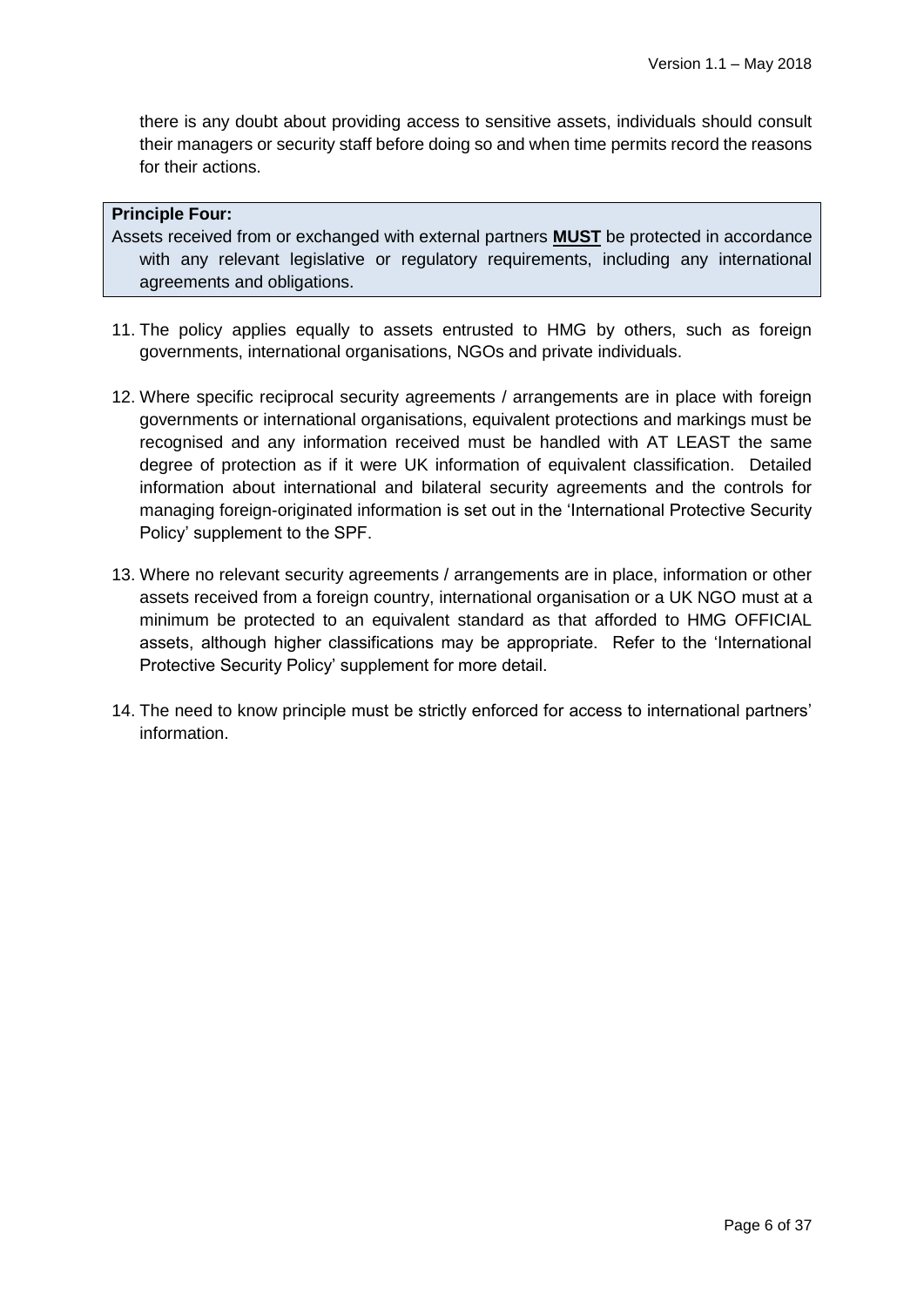## **Security Classification Definitions**

- 15. The three security classifications (OFFICIAL, SECRET and TOP SECRET) indicate the increasing sensitivity of information AND the baseline personnel, physical and information security controls necessary to defend against a broad profile of applicable threats:
	- The typical threat profile for the **OFFICIAL** classification is broadly similar to that faced by a large UK private company with valuable information and services. It anticipates the need to defend UK Government data or services against compromise by attackers with bounded capabilities and resources. This may include (but is not limited to) hactivists, single-issue pressure groups, investigative journalists, competent individual hackers and the majority of criminal individuals and groups.
	- The threat profile for **SECRET** anticipates the need to defend against a higher level of capability than would be typical for the OFFICIAL level. This includes sophisticated, well resourced and determined threat actors, such as some highly capable serious organised crime groups and some state actors. Reasonable steps will be taken to protect information and services from compromise by these actors, including from targeted and bespoke attacks.
	- The threat profile for **TOP SECRET** reflects the highest level of capability deployed against the nation's most sensitive information and services. It is assumed that advanced state actors will prioritise compromising this category of information or service, using significant technical, financial and human resources over extended periods of time. Highly bespoke and targeted attacks may be deployed, blending human sources and actions with technical attack. Very little information risk can be tolerated.

#### **OFFICIAL**

#### **Definition:**

ALL routine public sector business, operations and services should be treated as OFFICIAL many departments and agencies will operate exclusively at this level.

This includes a wide range of information, of differing value and sensitivity, which needs to be defended against the threat profile described in paragraph 15 above, and to comply with legal, regulatory and international obligations. This includes:

- The day to day business of government, service delivery and public finances.
- Routine international relations and diplomatic activities.
- Public safety, criminal justice and enforcement activities.
- Many aspects of defence, security and resilience.
- Commercial interests, including information provided in confidence and intellectual property.
- Personal information that is required to be protected under Data Protection legislation or other legislation (e.g. health records).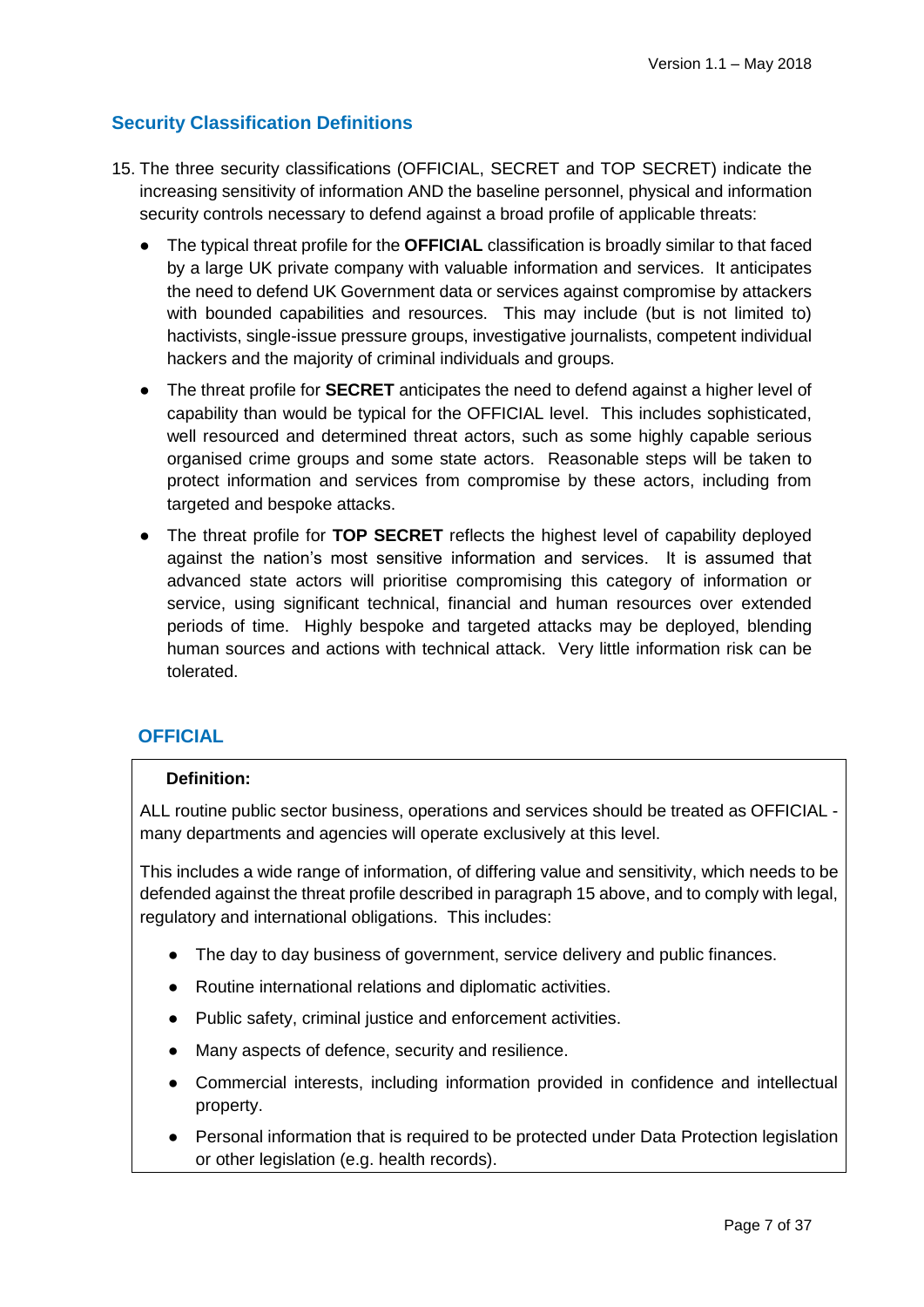#### **Baseline Security Outcomes:**

- **ALL** HMG information must be handled with care to prevent loss or inappropriate access, and deter deliberate compromise or opportunist attack.
- Staff must be trained to understand that they are personally responsible for securely handling any information that is entrusted to them in line with local business processes.
- Baseline security controls reflect commercial good practice (described in the Annex).

#### **Marking:**

There is no requirement to explicitly mark routine OFFICIAL information. Baseline security measures should be enforced through local business processes.

A limited subset of OFFICIAL information could have more damaging consequences (for individuals, an organisation or government generally) if it were lost, stolen or published in the media. This subset of information should still be managed within the 'OFFICIAL' classification tier, but may attract additional measures (generally procedural or personnel) to reinforce the 'need to know'. In such cases where there is a clear and justifiable requirement to reinforce the 'need to know', assets should be conspicuously marked: '**OFFICIAL–SENSITIVE'**

- 16. Data Owners are responsible for identifying any sensitive information within this category and for putting in place appropriate business processes to ensure that it is securely handled, reflecting the potential impact from compromise or loss and in line with any specific statutory requirements. Individuals should be encouraged to exercise good judgement and provide meaningful guidance on how to handle any sensitive information that they originate.
- 17. To support specific business requirements and compartmentalise information, organisations may apply an optional DESCRIPTOR, alongside the OFFICIAL-SENSITIVE classification marking, to distinguish particular types of information and indicate the need for additional common sense precautions to limit access. Further detail is provided in paragraph 21 below.

#### **SECRET**

#### **Definition:**

- Very sensitive HMG (or partner's) information that requires protection against the highly capable threat profile described in paragraph 15, **AND** where the effect of accidental or deliberate compromise would be likely to result in any of the following:
- a. Directly threaten an individual's life, liberty or safety (from highly capable threat actors).
- b. Cause serious damage to the operational effectiveness or security of UK or allied forces such that in the delivery of the Military tasks:
	- i. Current or future capability would be rendered unusable;
	- ii. Lives would be lost; or,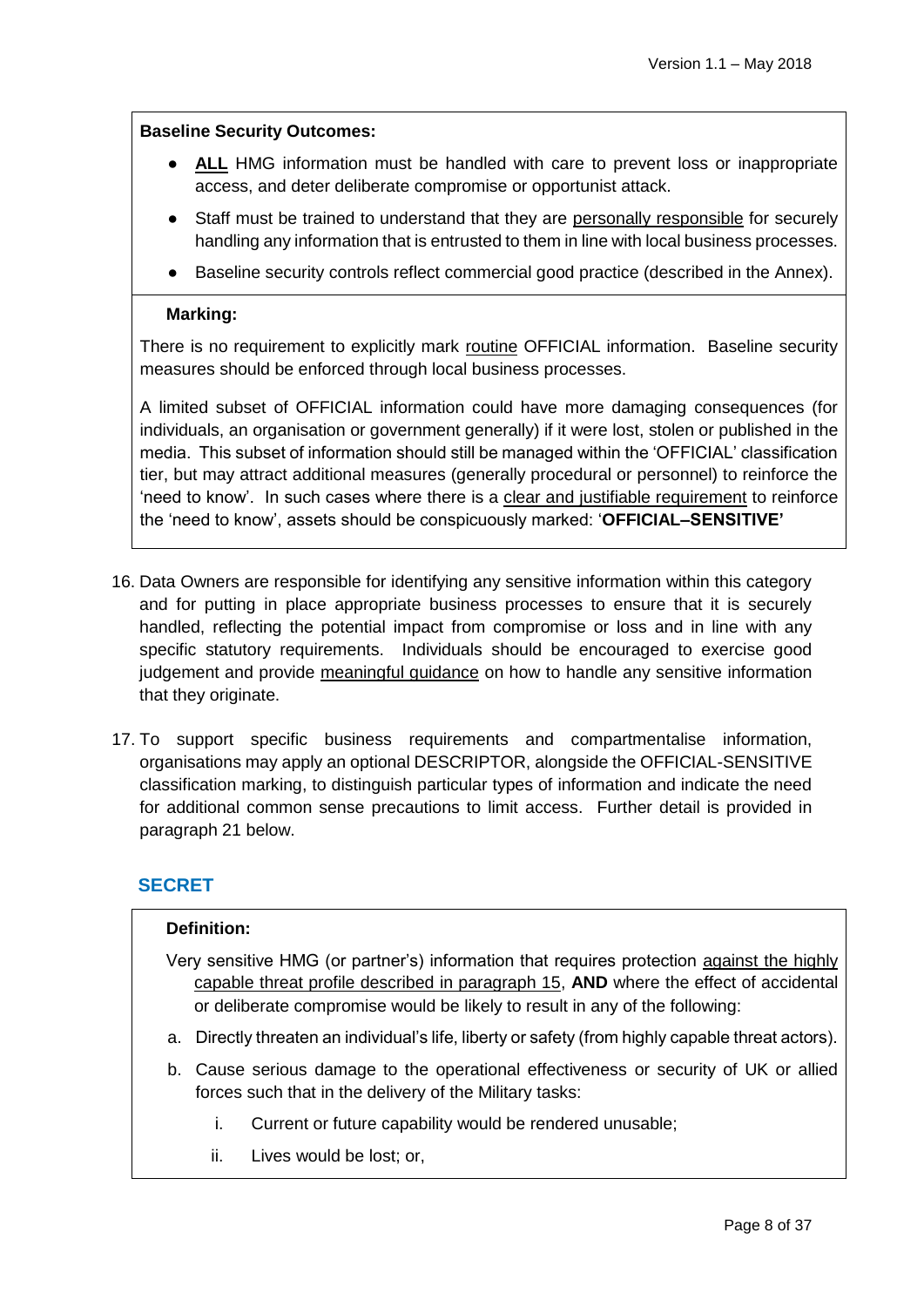- iii. Damage would be caused to installations rendering them unusable.
- c. Cause serious damage to the operational effectiveness of highly valuable security or intelligence operations.
- d. Cause serious damage to relations with friendly governments or damage international relations resulting in formal protest or sanction.
- e. Cause serious damage to the safety, security or prosperity of the UK or friendly nations by affecting their commercial, economic and financial interests.
- f. Cause serious damage to the security and resilience of Critical National Infrastructure (CNI) assets.
- g. Cause major impairment to the ability to investigate or prosecute serious organised crime.

#### **Baseline Security Outcomes:**

- Make accidental compromise or damage highly unlikely during storage, handling, use, processing, transmission, transport or disposal.
- Offer an appropriate level of resistance to deliberate compromise by forced and surreptitious attack.
- Where possible, detect actual or attempted compromise and help to identify those responsible.

#### **Marking:**

All information in this security domain should be clearly and conspicuously marked **'SECRET'**. Information that requires more restrictive handling due to the nature or source of its content may merit a special handling instruction; see paragraphs 18 – 26 below.

#### **TOP SECRET**

#### **Definition:**

- Exceptionally sensitive HMG (or partner's) information assets that directly support (or threaten) the national security of the UK or allies **AND** require extremely high assurance of protection from all threats (as set out in paragraph 15). This includes where the effect of accidental or deliberate compromise would be likely to result in any of the following:
- a. Lead directly to widespread loss of life.
- b. Threaten directly the internal stability of the UK or friendly nations.
- c. Raise international tension.
- d. Cause exceptionally grave damage to the effectiveness or security of the UK or allied forces, leading to an inability to deliver any of the UK Defence Military Tasks.
- e. Cause exceptionally grave damage to relations with friendly nations.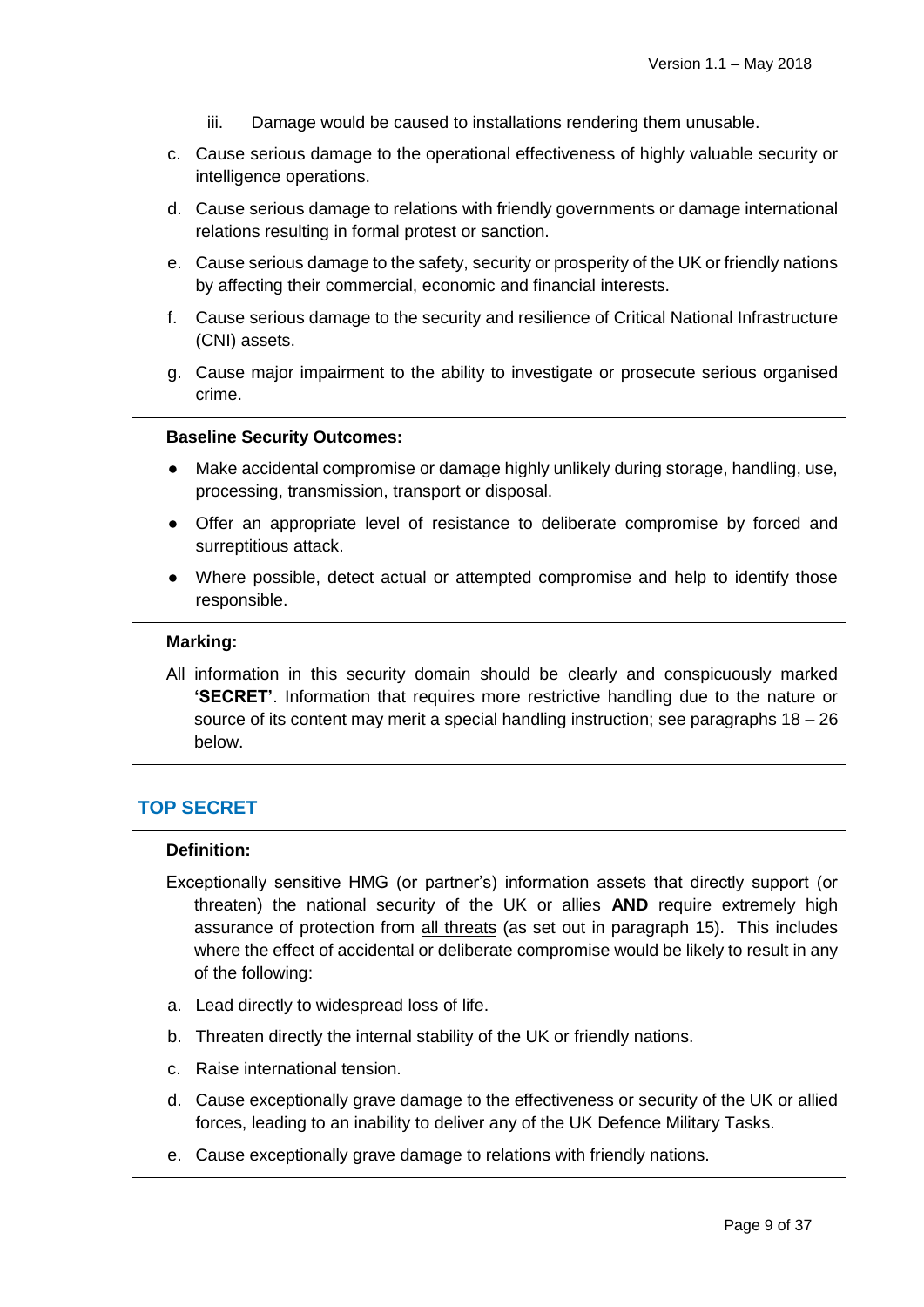- f. Cause exceptionally grave damage to the continuing effectiveness of extremely valuable security or intelligence operations.
- g. Cause long term damage to the UK economy.
- h. Cause major, long-term impairment to the ability to investigate or prosecute serious organised crime.

#### **Baseline Security Outcomes:**

- Prevent accidental or deliberate compromise or damage during storage, handling, use, processing, transmission, transport or disposal.
- Offer robust resistance against compromise by a sustained and sophisticated or violent attack.
- Detect actual or attempted compromise and make it likely that those responsible will be identified.

Very little information risk to such data and services can be tolerated unless there is full and explicit understanding by the SIRO in line with HMG risk appetite tolerances.

#### **Marking:**

All such information should be clearly and conspicuously marked **'TOP SECRET'.**  Information that requires more restrictive handling due to the nature or source of its content may merit a special handling instruction; see paragraphs 18 – 26 below.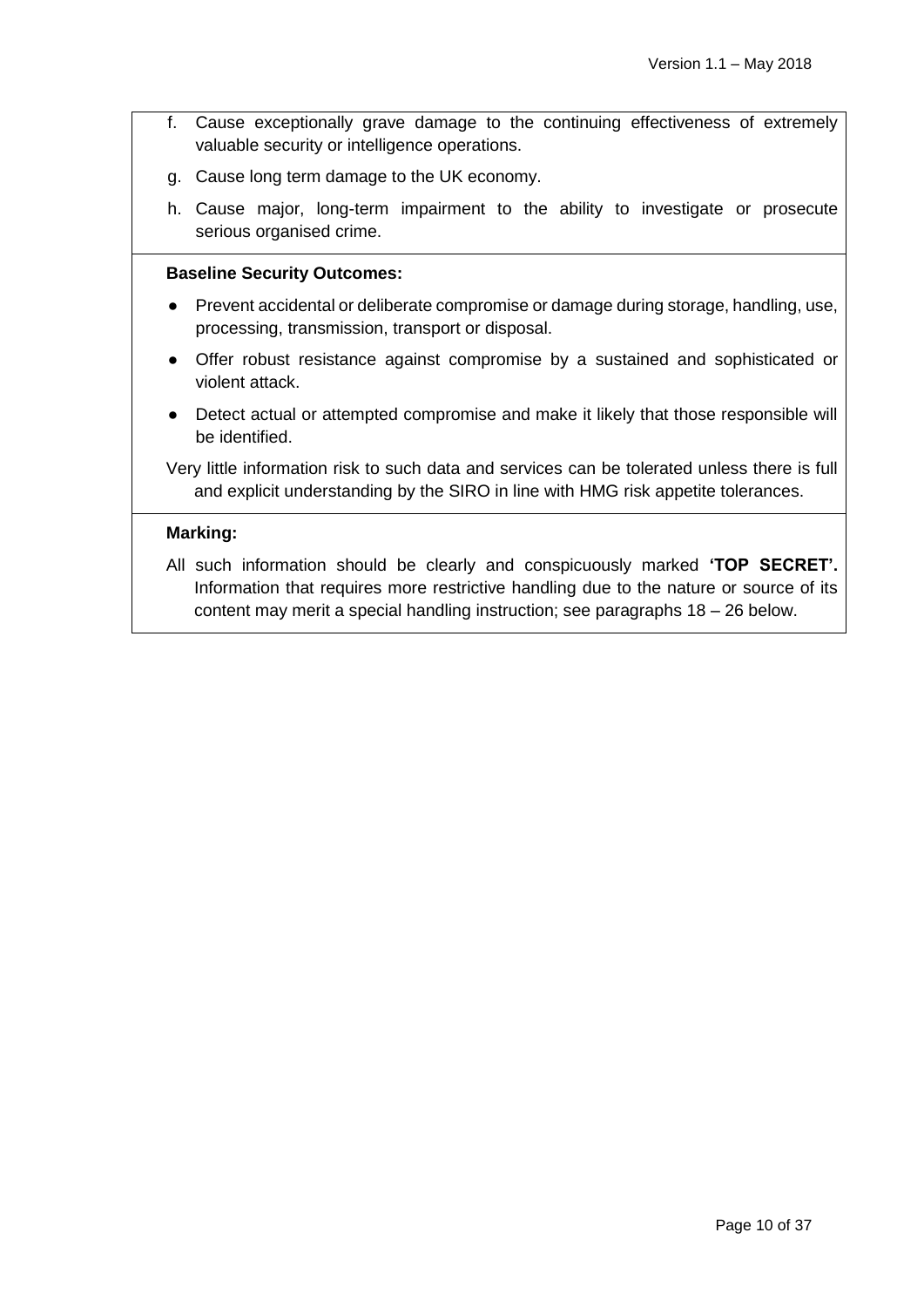## **Special Handling Instructions**

- 18. Security classifications are the principle means of indicating the sensitivity of a particular asset and the requirements for its protection. Special handling instructions are additional markings which can be used in conjunction with a classification marking to indicate the nature or source of its content, limit access to designated groups, and / or to signify the need for enhanced handling measures.
- 19. Special handling instructions should be used sparingly and only where the sensitivity justifies strict restrictions on information sharing. Individuals must be given guidance on how to mark and work with assets bearing special handling instructions.
- 20. A supplementary control framework for handling material derived from intelligence is provided in the SPF.

#### **DESCRIPTORS**

- 21. Organisations may apply a DESCRIPTOR to identify certain categories of **sensitive** information and indicate the need for common sense precautions to limit access. Where descriptors are permitted they must be supported by local policies and business processes. Descriptors should be used in conjunction with a security classification and applied in the format: '**OFFICIAL-SENSITIVE [DESCRIPTOR]'**
- 22. Cabinet Office maintains the following list of core descriptors to ensure a consistent approach is adopted across all departments:
	- **'COMMERCIAL':** Commercial- or market-sensitive information, including that subject to statutory or regulatory obligations, that may be damaging to HMG or to a commercial partner if improperly accessed.
	- **'LOCSEN':** Sensitive information that locally engaged staff overseas cannot access.
	- **'PERSONAL':** Particularly sensitive information relating to an identifiable individual, where inappropriate access could have damaging consequences. For example, where relating to investigations, vulnerable individuals, or the personal / medical records of people in sensitive posts (e.g. military, SIA).
- 23. Descriptors must not be applied to information that is sent to overseas partners (unless formally agreed in advance) as they are not recognised under any international agreements and are likely to cause confusion.

#### **CODEWORDS**

24. Codewords provide security cover for a particular asset or event. A Codeword is a single word expressed in CAPITAL letters and is placed immediately after the classification marking. They are usually only applied to SECRET and TOP SECRET assets. Codewords are co-ordinated centrally by the Defence Crisis Management Centre and must be allocated by the centre's Operational Support team.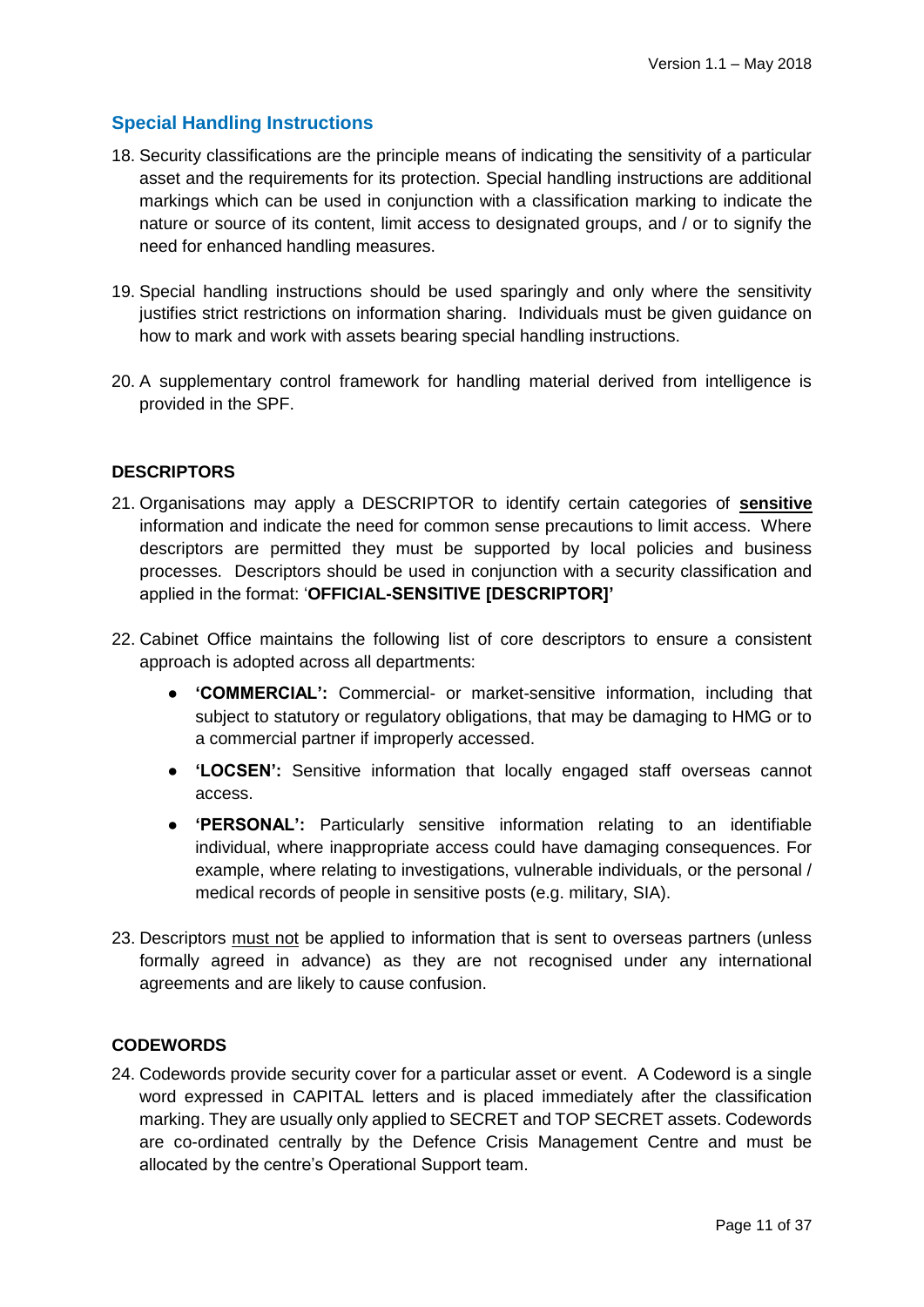#### **PREFIXES AND NATIONAL CAVEATS**

- 25. Specific markings may be used either to indicate the provenance of sensitive information, or as a means to control dissemination.
	- a. UK Prefix ALL assets sent to foreign governments or international organisations, must be marked with a UK prefix, both to designate the originator and to inform any decision about possible disclosure under existing or future Freedom of Information (FOI) legislation in the country concerned. SECRET and TOP SECRET assets should include the following instruction:



b. National Caveats may be used to designate assets of particular sensitivity to the UK or where dissemination must be restricted to individuals from specific foreign nations. Unless explicitly named, information bearing a national caveat must not be sent to foreign governments, overseas contractors, international organisations or released to any foreign nationals (either overseas or in the UK) without the originator's consent. Information should be marked in the format 'CLASSIFICATION – CAVEAT', e.g:

#### **'TOP SECRET – UK / US EYES ONLY'**

With the exception of British Embassies and Diplomatic Missions or Service units or establishments, assets bearing the UK EYES ONLY national caveat must only be sent overseas in exceptional circumstances and where access by British nationals can be strictly controlled.

#### **Time Sensitive Information**

26. In carefully controlled circumstances, it may be appropriate for some high-value, highthreat information to be managed at a lower classification to capitalise on immediate business and/or operational benefits, for example where the value of the information is time limited and short term. Such 'one off' exceptions must be carefully considered and the organisation's Senior Information Risk Owner (SIRO) must fully understand the longer term risk implications for their business given that an adversary may invest to discover vulnerabilities now that can be very quickly capitalised on in the future. This is particularly important if the same capabilities are used frequently or over an extended period to protect many instances of short term value information.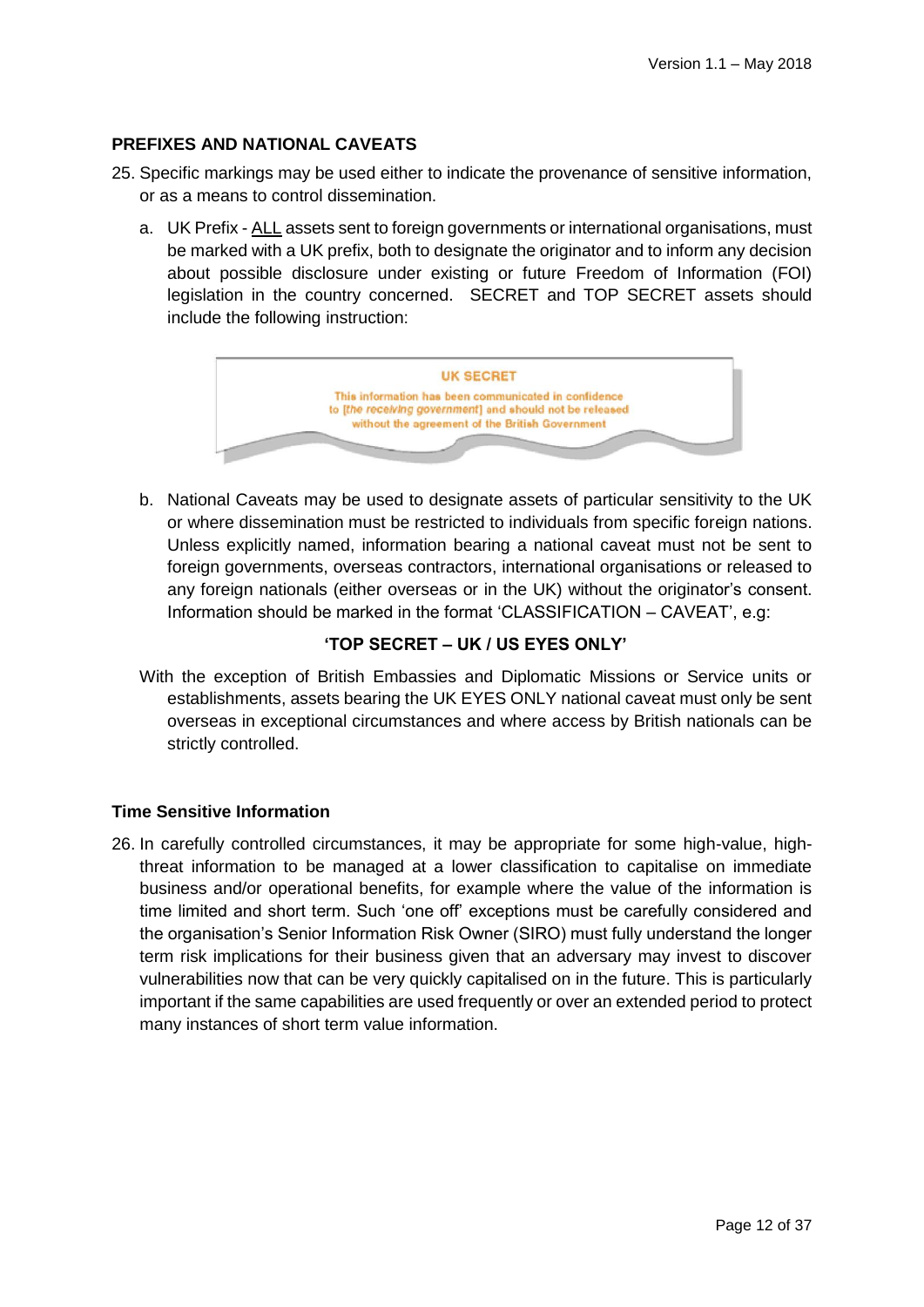## **Working with Security Classifications**

27. Security classifications can be applied to any asset that has value to the business. This includes information in whatever form (but not the IT systems used to store or process classified information), items of equipment, hardware and other valuables. Classification markings should be clear and conspicuous, including any special handling instructions. Where it is impractical to apply a marking (e.g. on equipment), staff must be made aware of the protection and procedures required. Where an asset has inherent transferable value or the nature of the item dictates the need for special handling (e.g. firearms, toxic / atomic materials etc.), organisations must ensure that appropriate (in some cases, statutory) controls are in place to protect against compromise, loss or damage.

28. When working with information assets, the following points need to be considered:

- There is no requirement to explicitly mark routine OFFICIAL assets.
- Applying too high a marking can inhibit sharing and lead to unnecessary and expensive protective controls;
- Applying too low a marking may result in inappropriate controls and potentially put sensitive assets at greater risk of compromise.
- When working with documents, classifications must be in CAPITALS at the top and bottom of each page. More sensitive information should be separated into appendices, so the main body can be distributed widely with fewer restrictions.
- Sensitive material published on intranet sites must also be clearly marked.
- It is good practice to reference the classification in the subject line and / or text of email communications. Where practicable systems should compel users to select a classification before sending, e.g. via a drop-down menu.
- Only originators can classify an asset or change its classification, though holders of copies may challenge it with a reasoned argument. Every effort should be made to consult the originating organisation before a sensitive asset is considered for disclosure, including release under FOIA or to the National Archives.
- A file, or group of sensitive documents or assets, must carry the highest marking contained within it. For example, a paper file or an e-mail string containing OFFICIAL and SECRET material must be covered by the higher marking (i.e. SECRET).
- E-mails are often conversational documents, added to by several people in response to a query or question. Individual recipients must assess the entire contents of an email 'string' before they add to it and forward it on.
- In certain circumstances there may be a good reason to share selected information from a sensitive report more widely. Originators should consider whether it is possible to develop a sanitised digest or pre-agreed form of words at a lower classification in anticipation of such a requirement.
- Where practicable, time-expiry limits should be considered so that protective controls do not apply for longer than necessary, this is particularly the case for embargoed material intended for general release and only sensitive until it is published, e.g. official statistics.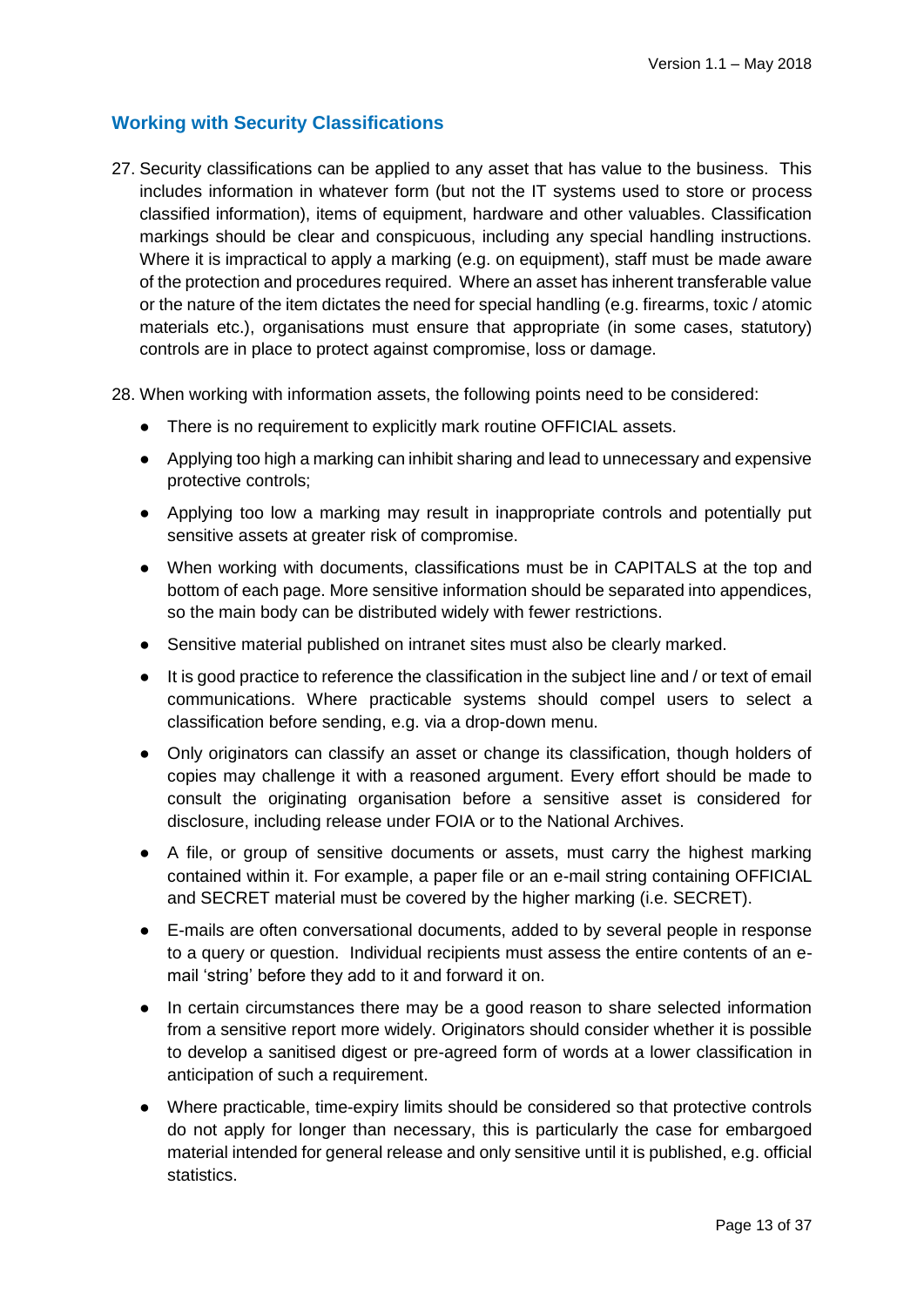#### **Valuing technology assets: Confidentiality, Integrity and Availability**

- 29. ICT systems need to keep information confidential, but also maintain the integrity and availability of information and / or services. The degree of impact on the business from a loss of availability or integrity may vary and should be considered as part of a comprehensive risk assessment process that takes into account threat, vulnerability, likelihood and mitigations. 'HMG IA Standard Numbers 1 and 2 – Information Risk Management' describes the process of assessing and managing risk to ICT systems.
- 30. In certain contexts (e.g. nuclear or air safety), the loss or compromise of integrity or availability may be so catastrophic that enhanced controls to mitigate these risks will be required even if the likelihood seems slight. Moreover, there are statutory security requirements that must be upheld in number of specialist fields, such as atomic materials, air safety, firearms, and witness protection.
- 31. The compromise of a significant volume of data (e.g. personal data) is likely to have a higher impact than the loss of individual information assets, and may merit more restrictive handling controls. Likewise, the inter-connectivity of different data sets may allow more sensitive connections to be made by association. **Aggregation, accumulation and association** of data (within ICT systems and on removable media) must be carefully considered as part of the risk management process as additional protective controls may or may not be appropriate.

#### **Physical Security: Risk Assessment Methodologies**

- 32. Physical security controls for the protection of HMG assets should be applied according to layering principles. A risk assessment is required to determine applicable threats and risks.
- 33. Once the threat(s) to the information is/are understood, and prior to purchasing or deploying a new security system or product, an Operational Requirement (OR - a structured methodology for determining security requirements) should be undertaken. Best practice guidance is available in the CPNI 'Guide to Operational Requirements for Security Measures'.
- 34. Where assets require protection from surreptitious attack, the 'Security Assessment for Protectively Marked Assets' (SAPMA) risk assessment methodology should be completed to determine suitable additional security controls to prevent or detect compromise.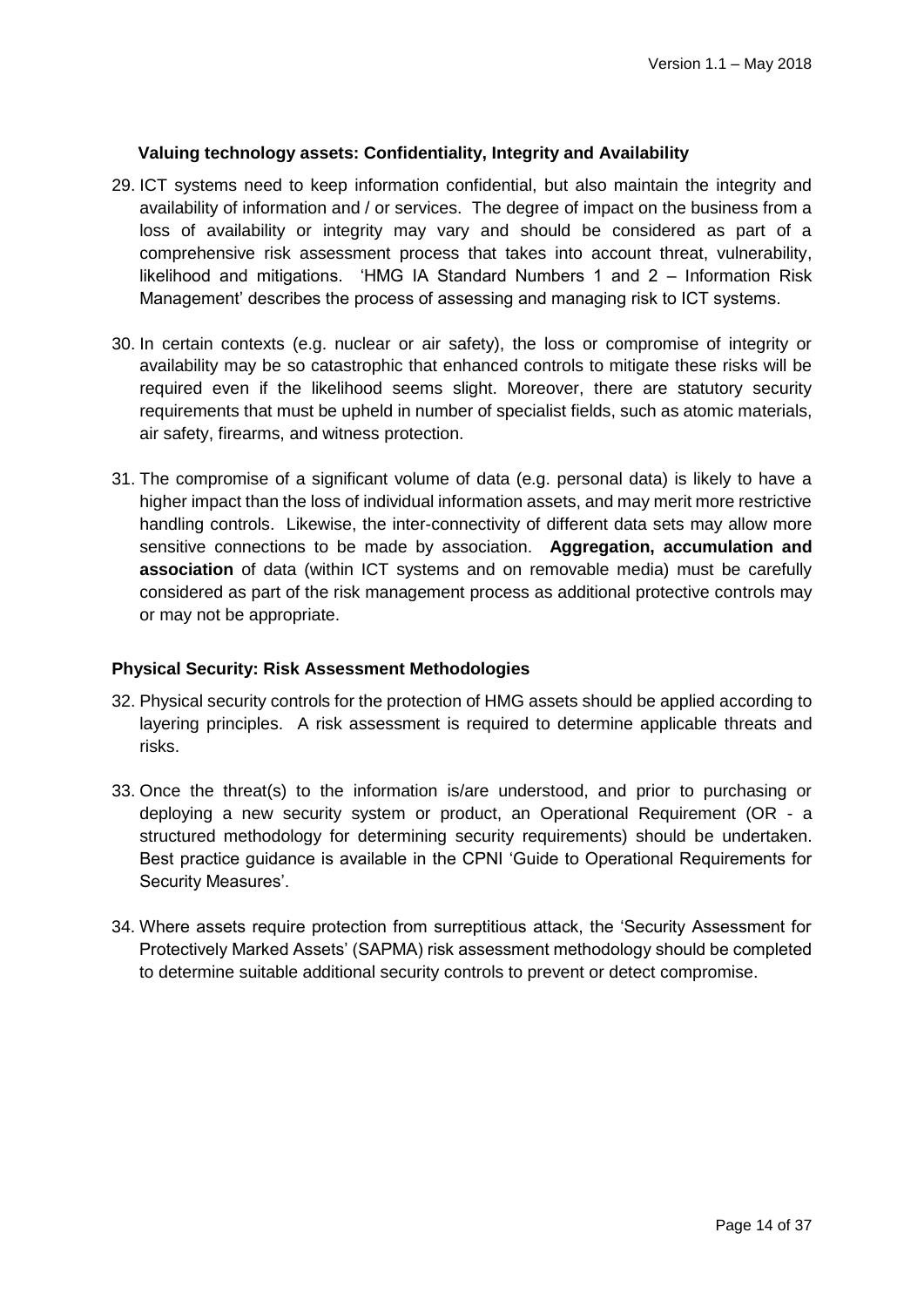## **Legal Framework**

The UK classification system operates within the framework of domestic law. This includes:

- a. **Official Secrets Act 1989:** Damage assessment is a critical element of the OSA, most of the offences in which require there to have been a damaging disclosure of information relating to security or intelligence, defence, international relations, crime or special investigation powers, or of confidential information received from a foreign State or an international organisation. With respect to each type of information, the OSA describes the type of damage which has, or would be likely, to flow from an unauthorised disclosure. The OSA also specifies who is capable of committing offences under it. Different offences apply to: members of the security and intelligence services; persons notified under section 1 of the OSA; Crown servants; government contractors; and any person.
- b. **Data Protection Legislation**: The handling of personal data must be in compliance with Data Protection legislation. The Data Protection Act 2018, however, contains a number of exemptions to some or all of the data protection principles and to other provisions such as the right of access to personal data. For example, the Act provides an exemption from many of the requirements of the Applied General Data Protection Regulation to safeguard national security. But note that, although the exemption is widely drawn, it is only available to the extent that it is required for the purpose of protecting national security. Thus departments and agencies will still be required to assess whether it is possible to address national security concerns and comply with Data Protection legislation. Whilst the presence or absence of a classification marking is not in itself a deciding factor as to whether an exemption is engaged, it may be a helpful indicator that one applies. Departments and agencies should also have regard to Data Protection legislation, including any relevant exemptions, when sharing personal data with other departments and agencies or pursuant to international agreements.
- c. **Freedom of Information Act 2000:** Classification markings can assist in assessing whether exemptions to the Freedom of Information Act 2000 (FOIA) may apply. However, it must be noted that each FOI request must be considered on its own merits and the classification in itself is not a justifiable reason for exemption. It is therefore important that staff (including contractors) who handle, or are likely to handle sensitive assets, understand fully the impact of such legislation and how it relates to their role.
- d. **Public Records Act 1967.** Records selected for preservation may be retained under Section 3(4) of the 1958 Act or closed under an exemption provided by the Freedom of Information Act 2000. Decisions over retention or closure are driven by perception of residual sensitivities at the time that release is being contemplated.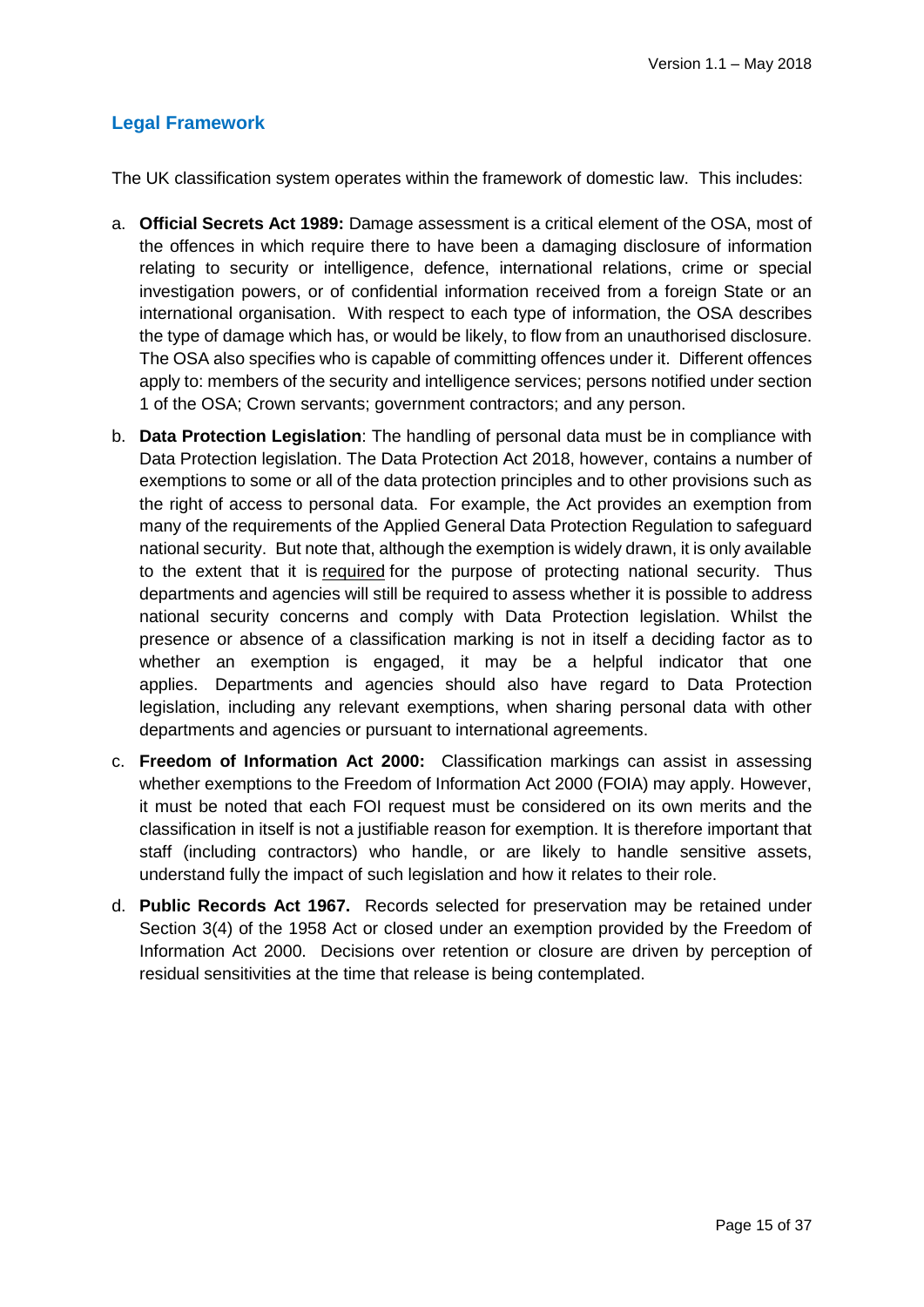## **Annex - Security Controls Framework**

Version 1.1 – May 2018

#### **Summary**

This Annex to the Government Security Classifications policy (December 2012) describes the physical, personnel and information security controls required to provide a proportionate and robust level of protection for assets at each of the three classification levels (OFFICIAL, SECRET and TOP SECRET).

Within each level, assets must be protected to broadly consistent standards wherever they are collected, stored, processed or shared across HM government and with wider public sector and external partners. This consistency is essential to provide the confidence that underpins effective information sharing and interoperability between organisations.

The Annex is provided in three sections:

- **Part One – Threat Model and Security Outcomes:** providing the context and objectives underpinning risk management decisions.
- **Part Two – Working with HMG Assets:** typical security controls that individuals should apply when working with information (and other assets) at each classification.
- **Part Three – Protecting Assets and Infrastructure:** high level principles to help organisations determine appropriate security requirements for the protection of ICT infrastructure / services, and other assets.

This document should be read in conjunction with the detailed standards and guidance set out in the HMG Security Policy Framework (SPF).

**Cabinet Office April 2013**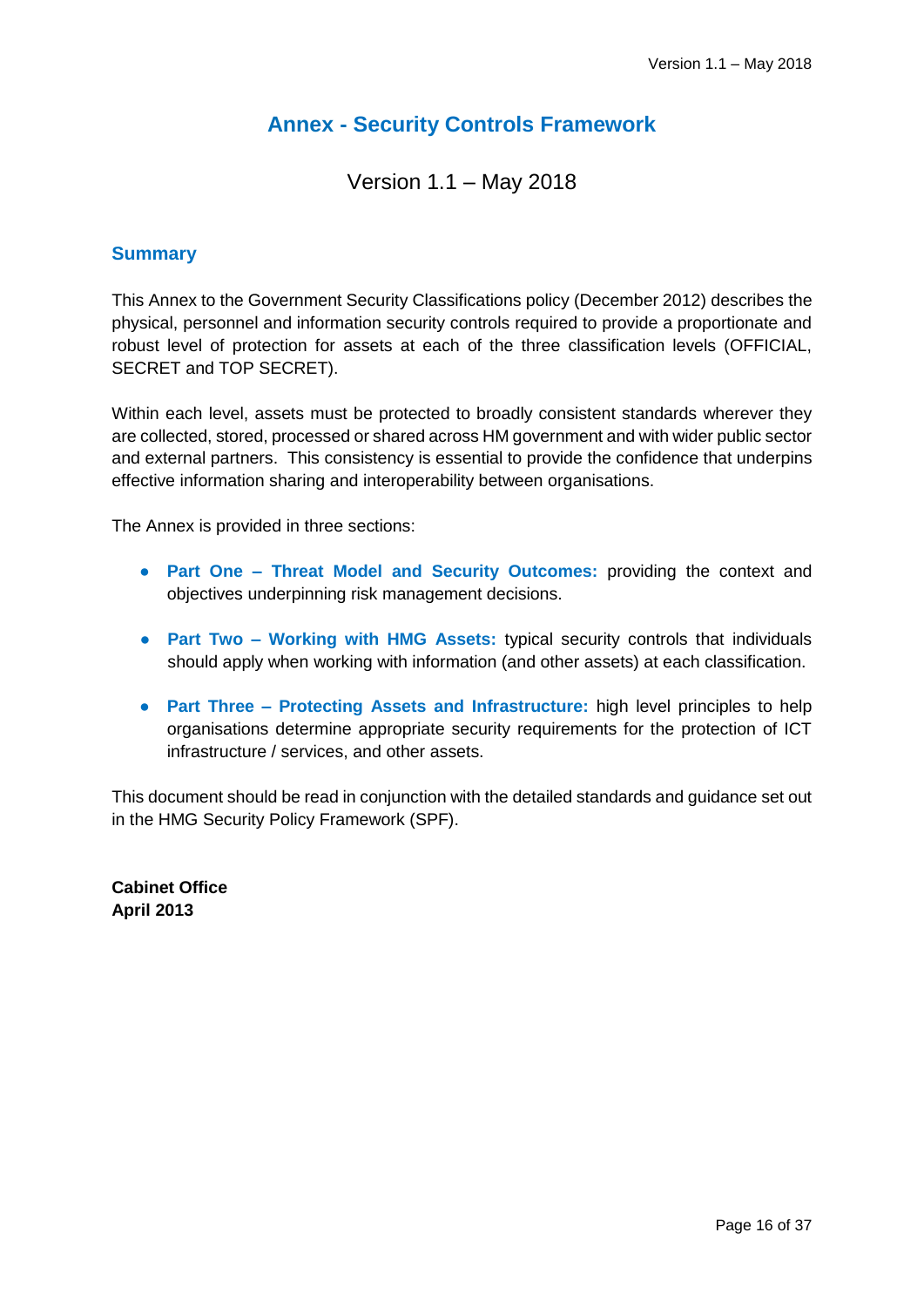## **Part One - Threat Model and Security Outcomes**

1. Security classifications indicate the sensitivity of information AND the typical controls necessary to defend HMG assets against a broad profile of applicable threats. Risk owners should appreciate that information classified at one level cannot be assured to be protected against the threat profile associated with a higher level of classification.

#### **OFFICIAL**

- 2. The OFFICIAL tier provides for the generality of government business, public service delivery and commercial activity. This includes a diverse range of information, of varying sensitivities, and with differing consequences resulting from compromise or loss. OFFICIAL information must be secured against a threat model that is broadly similar to that faced by a large UK private company. This anticipates defending data and services against compromise by attackers with bounded capabilities and resources, including (but not limited to): hactivists, single-issue political pressure groups, investigative journalists, competent individual hackers and the majority of criminal individuals and groups.
- 3. This model does not imply that information within the OFFICAL tier will not be targeted by some sophisticated and determined threat actors (including Foreign Intelligence Services) who may deploy advanced capabilities. It may be. Rather, a risk based decision has been taken not to invest in controls to assure protection against those threats, i.e. proportionate not guaranteed protection.
- 4. Technical controls at this level will be based on assured, commercially available products and services, without need for any bespoke development. Whilst these controls cannot absolutely assure against the most sophisticated and determined threat actors, they will provide for robust and effective protections that make it very difficult, time consuming and expensive to illegally access OFFICIAL information.

#### **SECRET**

- 5. The SECRET threat model anticipates a higher level of threat capability than would be typical for the threat model described in the OFFICIAL tier. The model includes threat sources such as elements of serious and organised crime as well as some state actors. Attacks may be bespoke in nature and tailored to specifically attack the target infrastructure. Vulnerable elements of the supply chain may be targeted to facilitate a further compromise of information. The opportunities for accidental compromise of information will be minimised, with technical protection where possible.
- 6. Risk owners should appreciate that assured protection will not be provided against very sophisticated, persistent and blended attacks by the most capable and determined organisations (such as highly competent state actors). A level of risk acceptance is required, that these threat sources have the capability to successfully target information within this tier if they are motivated to do so.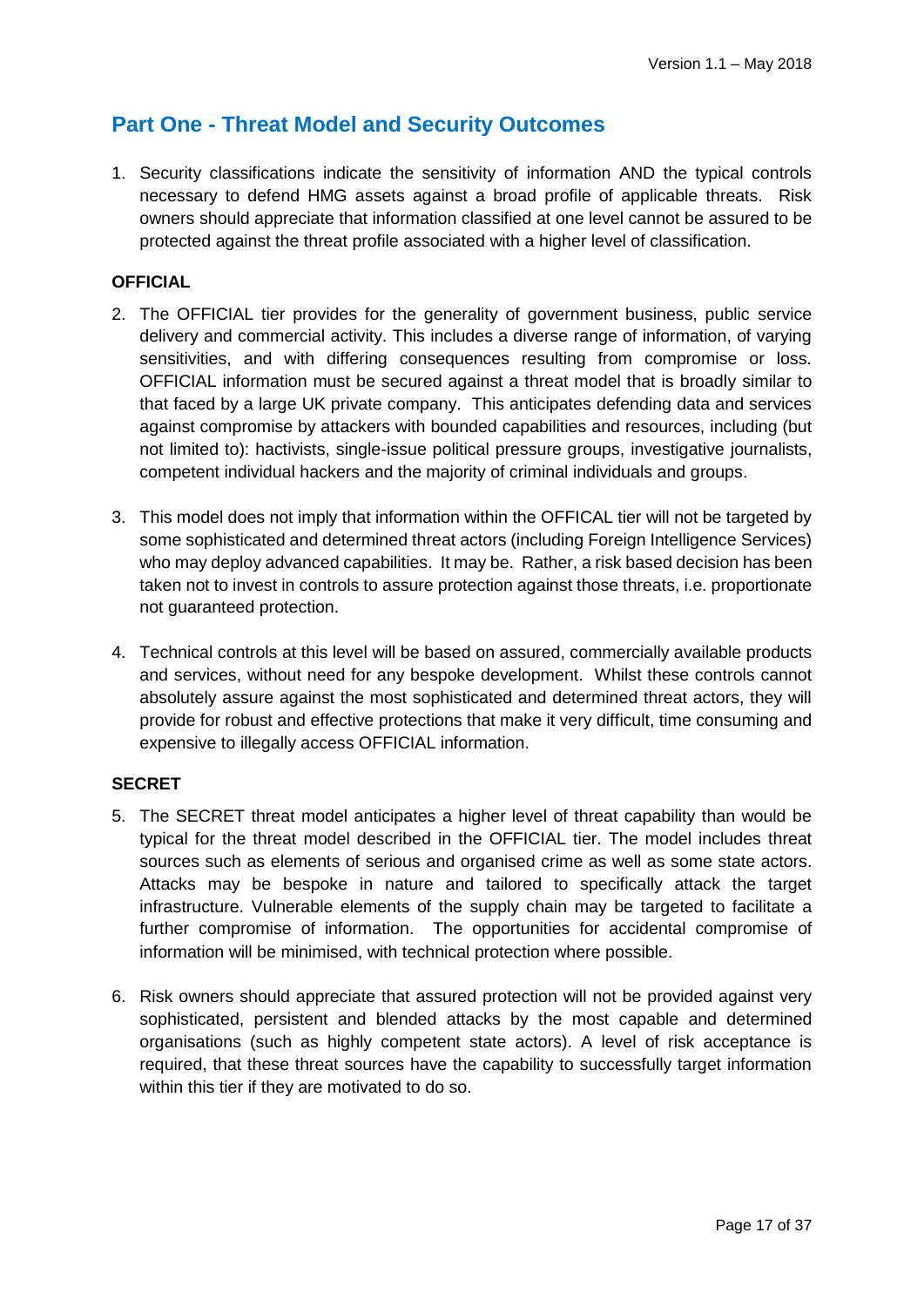#### **TOP SECRET**

7. The TOP SECRET threat model reflects the highest level of capability deployed against the nation's most sensitive information and services. Very little risk can be tolerated in this tier, although risk owners should note that no activity is entirely free from any risk.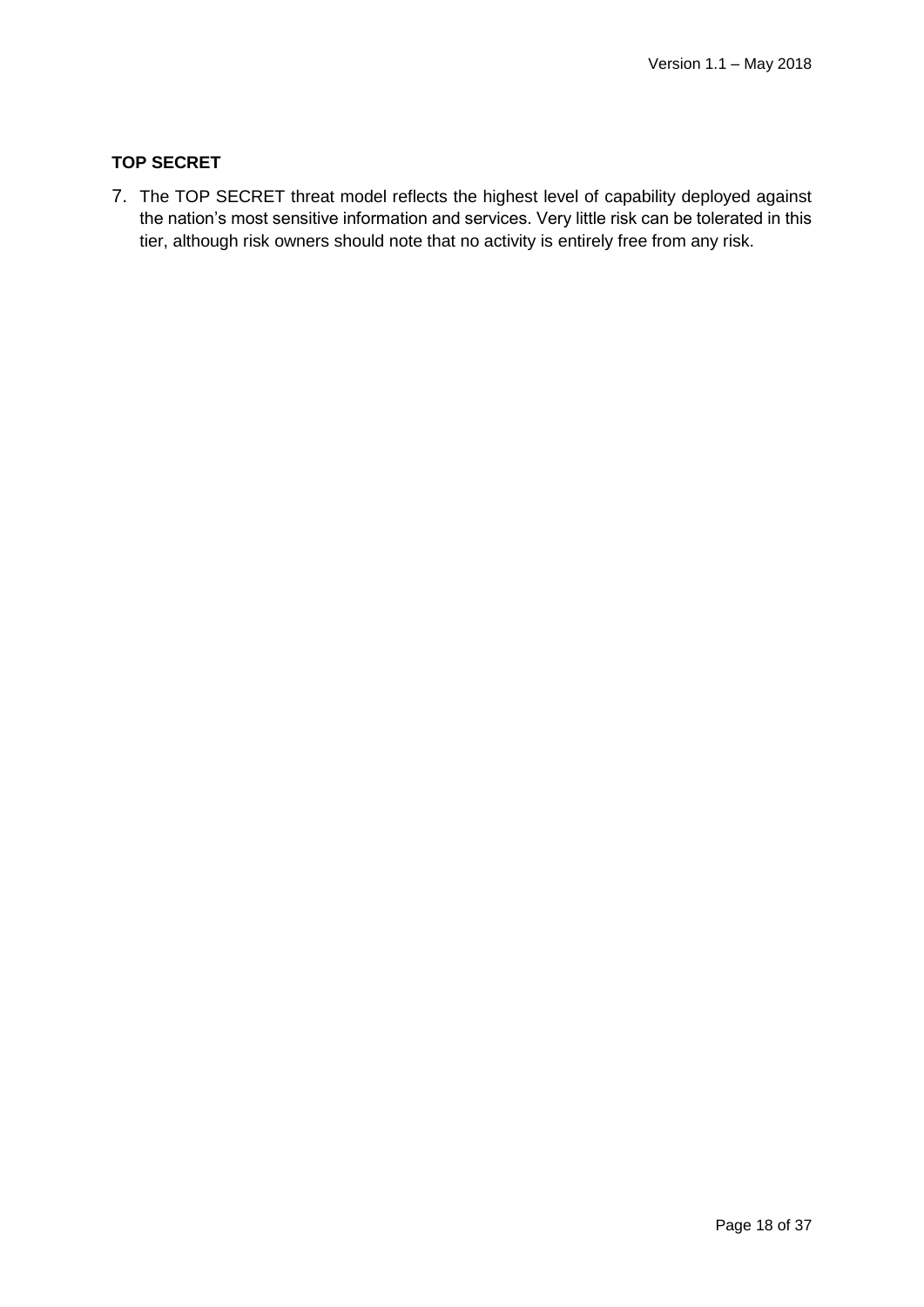## **Security Outcomes**

To defend against these typical threat profiles, protective security controls should achieve the following outcomes at each classification level:

|                                                                                    | <b>OFFICIAL</b>                                                                                                                                                                                                                                       | <b>SECRET</b>                                                                                                                                                                                                              | <b>TOP SECRET</b>                                                                                                                                                                         |
|------------------------------------------------------------------------------------|-------------------------------------------------------------------------------------------------------------------------------------------------------------------------------------------------------------------------------------------------------|----------------------------------------------------------------------------------------------------------------------------------------------------------------------------------------------------------------------------|-------------------------------------------------------------------------------------------------------------------------------------------------------------------------------------------|
| <b>Outcome</b>                                                                     | Meet legal and regulatory<br>$\bullet$<br>requirements<br>Promote responsible sharing and<br>discretion<br>Proportionate controls<br>appropriate to an asset's<br>sensitivity<br>Make accidental compromise or<br>damage unlikely                     | Make accidental compromise or<br>$\bullet$<br>damage highly unlikely<br>Detect and resist deliberate<br>attempts at compromise<br>Make it highly likely those<br>responsible will be identified                            | Prevent unauthorised access<br>Detect actual or attempted<br>compromise<br>Identify those responsible and<br>respond appropriately                                                        |
| <b>Personnel Security</b>                                                          | Access by authorised individuals<br>$\bullet$<br>for legitimate business reasons                                                                                                                                                                      | Assurance that access is only by<br>$\bullet$<br>known and trusted individuals                                                                                                                                             | High assurance that access is<br>strictly limited to known and<br>trusted individuals                                                                                                     |
| <b>Physical Security</b><br>(handling, use,<br>storage, transport and<br>disposal) | Proportionate good practice<br>$\bullet$<br>precautions against accidental or<br>opportunistic compromise<br>Control access to sensitive<br>assets through local business<br>processes and dispose of with<br>care to make reconstitution<br>unlikely | Detect and resist deliberate<br>$\bullet$<br>compromise by forced and<br>surreptitious attack<br>Destroy / sanitise to make<br>$\bullet$<br>reconstitution and / or identification<br>of constituent parts highly unlikely | Robust measures to prevent<br>$\bullet$<br>compromise by a sustained and<br>sophisticated or violent attack<br>Destroy / sanitise to prevent<br>$\bullet$<br>retrieval and reconstitution |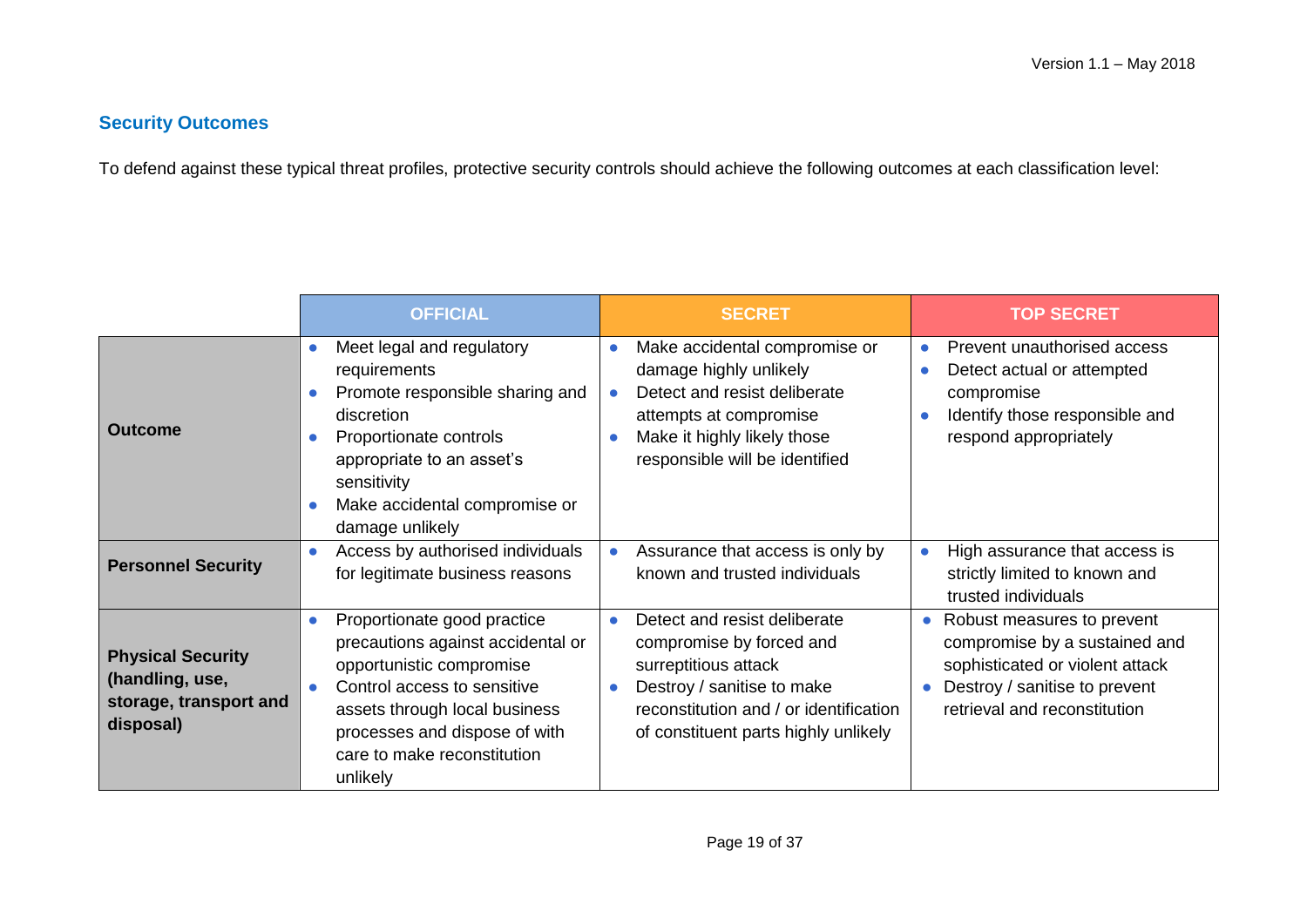| Information Security | Protect against deliberate                                   | Detect and resist deliberate   | Robust measures to prevent       |
|----------------------|--------------------------------------------------------------|--------------------------------|----------------------------------|
| storage, use,        | compromise by automated or                                   | compromise by a sophisticated, | compromise from sustained attack |
| processing or        | opportunist attack                                           | determined and well resourced  | by sophisticated, determined and |
| transmission)        | Aim to detect actual or attempted<br>compromise and respond. | threat actors                  | well resourced threat actors     |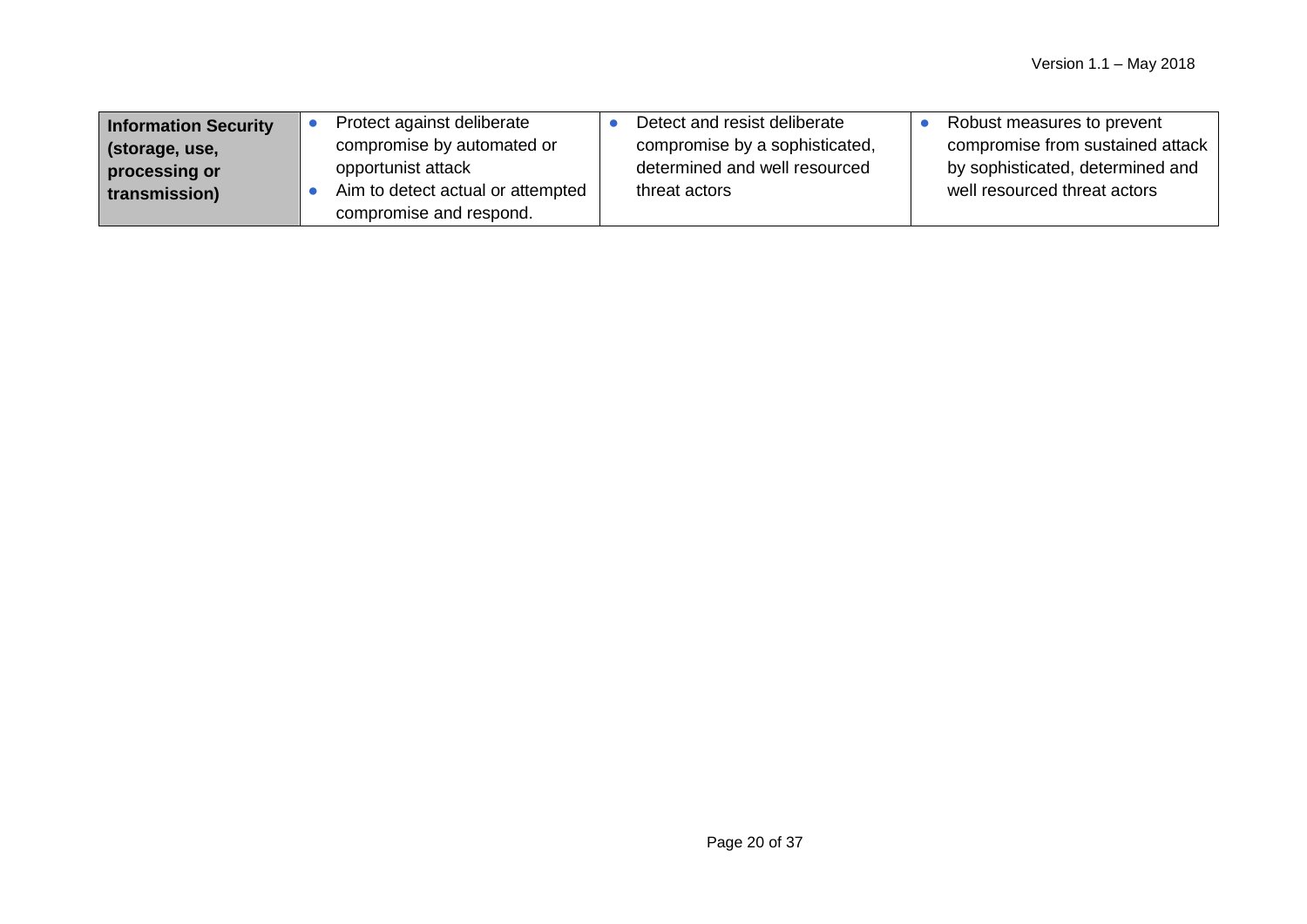## **Part Two: Working with HMG Assets**

- 8. This section describes typical personnel, physical and information security controls required when working with HMG assets. The indicative controls table should be used as the basis for local security instructions and processes.
- 9. The identified controls are cumulative minimum measures for each classification provide the baseline for higher levels.
- 10. Organisations may need to apply controls above (or below) the baseline to manage specific risks to particular types of information. Such exceptions must be agreed with the respective data owners and delivery partners. The Government SIRO will moderate any instances that entail pan-government risk.
- 11. Security requirements must be set out in local security instructions and reinforced by training to ensure that individuals understand their responsibilities. Organisations should operate an appropriate security culture commensurate with their particular circumstances and risk appetite.
- 12. HMG assets need to be managed to meet the following basic principles. More stringent controls may be appropriate to manage more sensitive assets:
	- a. Handle with care to avoid loss, damage or inappropriate access. Compliance with applicable legal, regulatory and international obligations is the minimum requirement.
	- b. Share responsibly, for business purposes. Use appropriately assured channels as required (e.g. internal HMG email) and provide meaningful guidance on specific sensitivities and handling requirements.
	- c. Store assets securely when not in use. For example, implement clear desk policies and screens locking when ICT is left unattended.
	- d. Where assets are taken outside the office environment they should be protected in transit, not left unattended and stored securely. Precautions should be taken to prevent overlooking or inadvertent access when working remotely or in public places.
	- e. When discussing HMG business in public or by telephone, appropriate discretion should be exercised. Details of sensitive material should be kept to a minimum.
	- f. Particular care should be taken when sharing information with external partners or the public; for example, emails, faxes and letters should only be sent to named recipients at known addresses.
	- g. Information that is not freely available in the public domain should be destroyed in a way that makes reconstitution unlikely. More sensitive assets should be returned to the office for secure disposal where appropriate.
	- h. Report any incidents involving theft, loss or inappropriate access to HMG assets.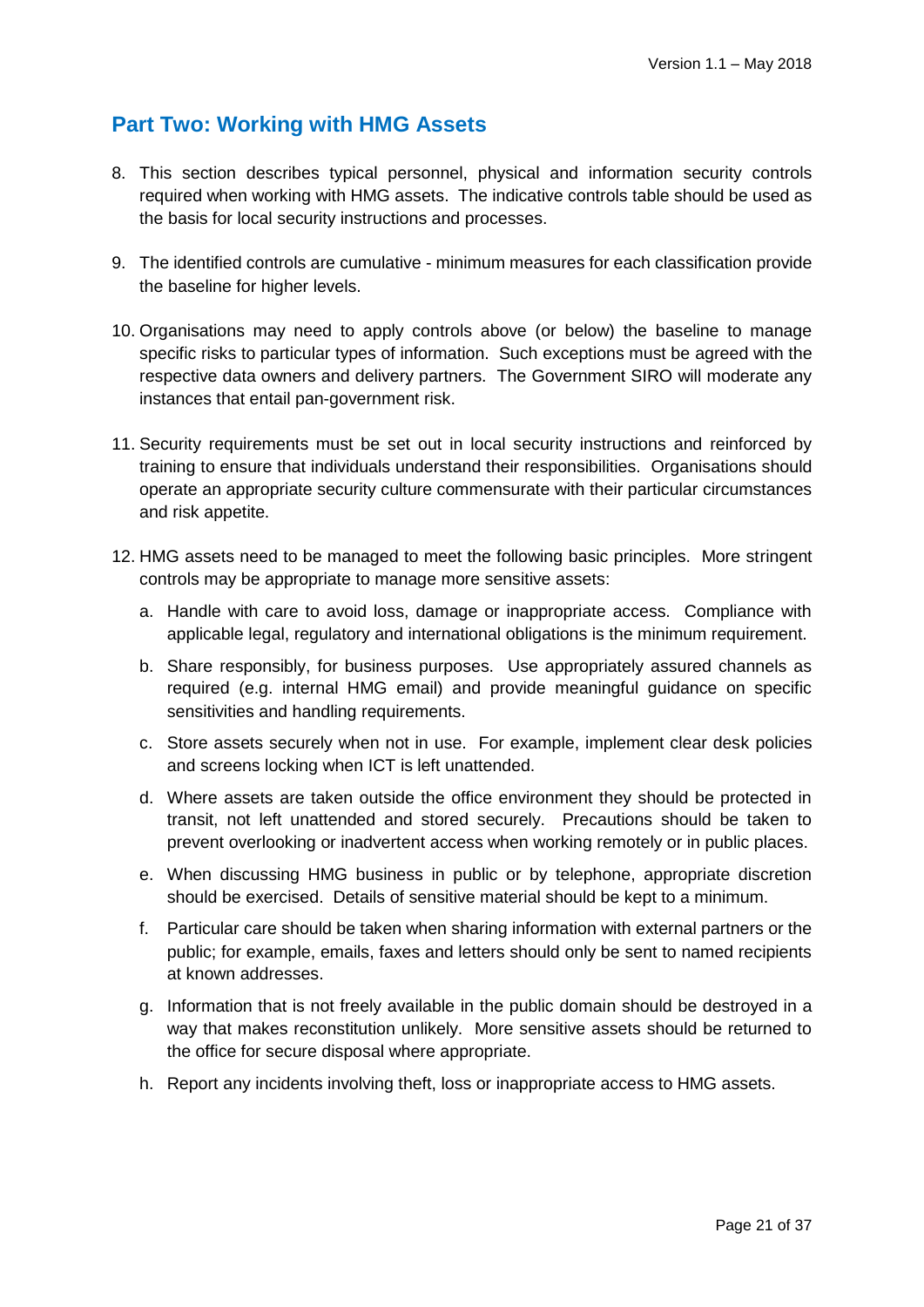- 13. The below table describes standard control measures when working with information assets at each classification level. It should be read in conjunction with the detailed policy and guidance set out in the Security Policy Framework (SPF).
- 14. At OFFICIAL, the controls are recommended as good practice for all routine information, but organisations may want to adopt a more directive approach to control access to particularly sensitive information (e.g. information handled with the OFFICIAL-SENSITIVE caveat).

|                                                                                                      | <b>OFFICIAL</b>                                                                                                                                                                                                                | <b>SECRET</b>                                                                                                                                                                                                                                                                                                                                                                              | <b>TOP SECRET</b>                                                                                                                                                                                                                                                                      |
|------------------------------------------------------------------------------------------------------|--------------------------------------------------------------------------------------------------------------------------------------------------------------------------------------------------------------------------------|--------------------------------------------------------------------------------------------------------------------------------------------------------------------------------------------------------------------------------------------------------------------------------------------------------------------------------------------------------------------------------------------|----------------------------------------------------------------------------------------------------------------------------------------------------------------------------------------------------------------------------------------------------------------------------------------|
| <b>Personnel Security</b><br>(Refer to the SPF<br>Personnel Security paper<br>for detailed guidance) | Minimum controls include:<br>Appropriate recruitment checks<br>(e.g. the BPSS, or equivalent)<br>Reinforce personal responsibility<br>$\bullet$<br>and duty of care through training<br>'Need to know' for sensitive<br>assets | Additional minimum controls<br>include:<br>Always enforce Need to Know<br>$\bullet$<br>SC for regular, uncontrolled<br>$\bullet$<br>access<br><b>Special Handling Instructions</b><br>$\bullet$                                                                                                                                                                                            | Additional minimum controls<br>include:<br>DV for regular, uncontrolled<br>access                                                                                                                                                                                                      |
| <b>Physical Security</b><br><b>Document</b><br>$C_{\cdot}$<br>handling                               | Clear desk / screen policy<br>$\bullet$<br>Consider proportionate measures<br>$\bullet$<br>to control and monitor access to<br>more sensitive assets                                                                           | Register and file documents in line<br>$\bullet$<br>with locally determined procedures<br>Maintain appropriate audit trails<br>$\bullet$<br>Control use of photocopiers and<br>$\bullet$<br>multi-function digital devices in<br>order to deter unauthorised<br>copying or electronic transmission<br>Limit knowledge of planned<br>$\bullet$<br>movements to those with a need to<br>know | Register movement of documents<br>and undertake annual musters<br>Conduct random spot checks of<br>documents to ensure appropriate<br>processing / handling / record<br>keeping and record results<br>Strictly limit knowledge of planned<br>movements to those with a need<br>to know |
| d. Storage                                                                                           | Storage under single barrier and /<br>or lock and key<br>Consider use of appropriate<br>physical security equipment /<br>furniture (see the CPNI                                                                               | Defence in Depth<br>$\bullet$<br>Use of CPNI Approved Security<br>$\bullet$<br>Furniture (refer to CSE)<br>Segregation of shared cabinets<br>$\bullet$<br>Proportionate measures to control<br>$\bullet$                                                                                                                                                                                   | Robust measures to control and<br>monitor movements<br>Information must be accountable                                                                                                                                                                                                 |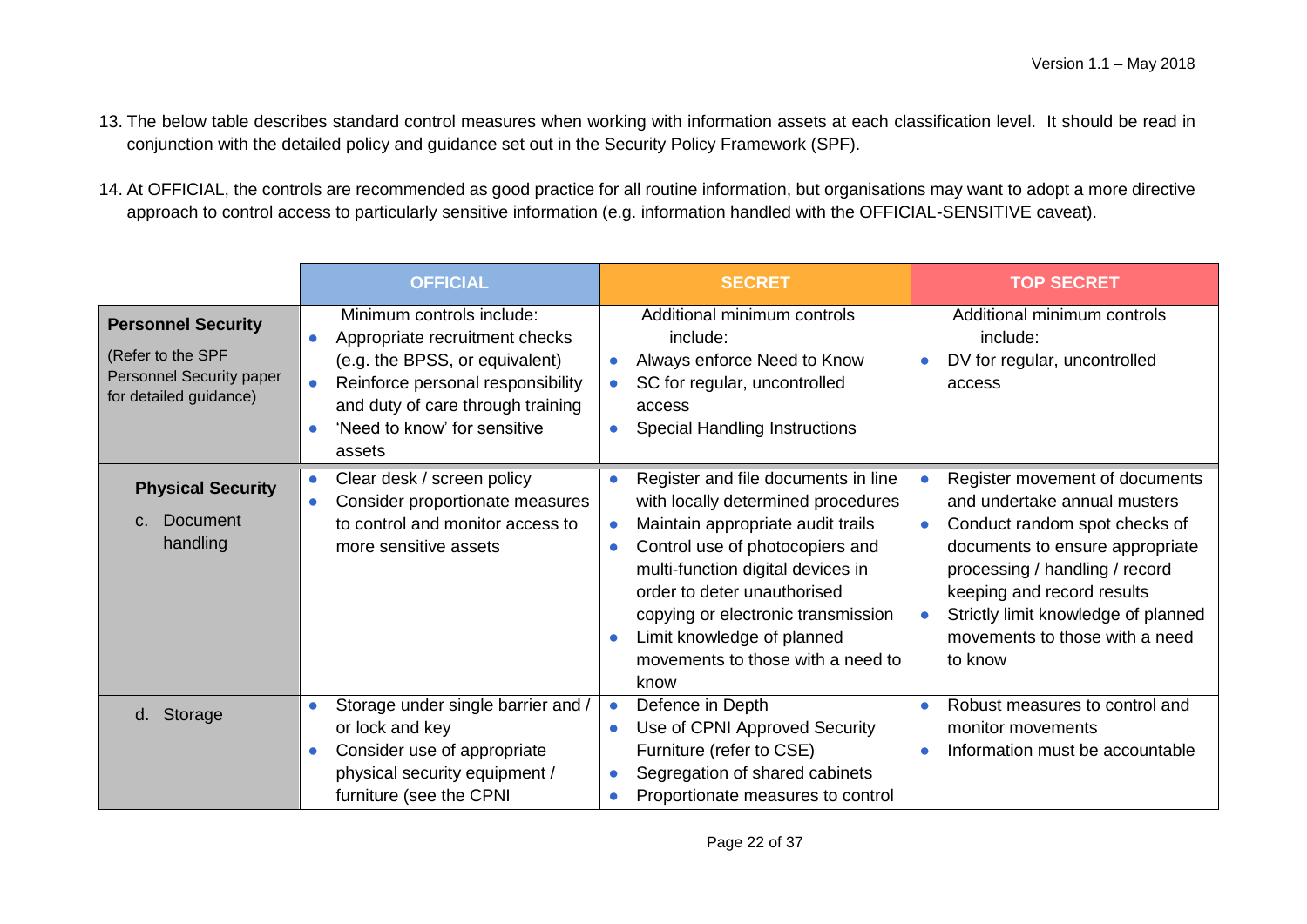|                                          | 'Catalogue of Security                                                                                                                                                                                                                                              | and monitor access / movements                                                                                                                                                                                                                                                                                                                                                 |                                                                                                                                                               |
|------------------------------------------|---------------------------------------------------------------------------------------------------------------------------------------------------------------------------------------------------------------------------------------------------------------------|--------------------------------------------------------------------------------------------------------------------------------------------------------------------------------------------------------------------------------------------------------------------------------------------------------------------------------------------------------------------------------|---------------------------------------------------------------------------------------------------------------------------------------------------------------|
|                                          | Equipment', CSE)                                                                                                                                                                                                                                                    |                                                                                                                                                                                                                                                                                                                                                                                |                                                                                                                                                               |
| e. Remote Working                        | Ensure information cannot be<br>inadvertently overlooked whilst<br>being accessed remotely<br>Store more sensitive assets<br>under lock and key at remote<br>locations                                                                                              | Risk assessment to determine<br>$\bullet$<br>need and identify appropriate<br>protective security controls<br>CPNI approved security furniture<br>at remote location (see CSE)<br>Approval may need to be sought<br>$\bullet$<br>from the originator                                                                                                                           | Only to be removed for remote<br>working as an exception if<br>determined essential and following<br>acceptance of the inherent risks<br>by senior management |
| Moving assets<br>f.<br>by hand:          | Single cover<br>$\bullet$<br>Precautions against overlooking<br>$\bullet$<br>when working in transit<br>Authorisation required for<br>significant volume of records/files                                                                                           | Risk Assess the need for two<br>$\bullet$<br>people to escort the movement of<br>document(s)/media<br>Documented local management<br>$\bullet$<br>approval required and completion<br>of document / media removal /<br>movement register<br>Sealed tamper-evident container /<br>secure transportation products<br>(refer to CSE)<br>Not accessed in public areas<br>$\bullet$ | Senior Manager approval subject<br>to risk assessment                                                                                                         |
| Moving assets<br>g.<br>by post / courier | Include return address, never<br>$\bullet$<br>mark classification on envelope<br>Consider double envelope for<br>$\bullet$<br>sensitive assets<br>Consider using registered Royal<br>Mail service or reputable<br>commercial courier's 'track and<br>trace' service | Local Management approval<br>$\bullet$<br>required, actions recorded in<br>document movement register<br>Robust double cover<br>$\bullet$<br>Approved registered mail service<br>$\bullet$<br>commercial courier ('track and<br>trace'), or Government courier                                                                                                                 | Senior Manager approval subject<br>to risk assessment<br>Special handling arrangements<br>may need to be considered                                           |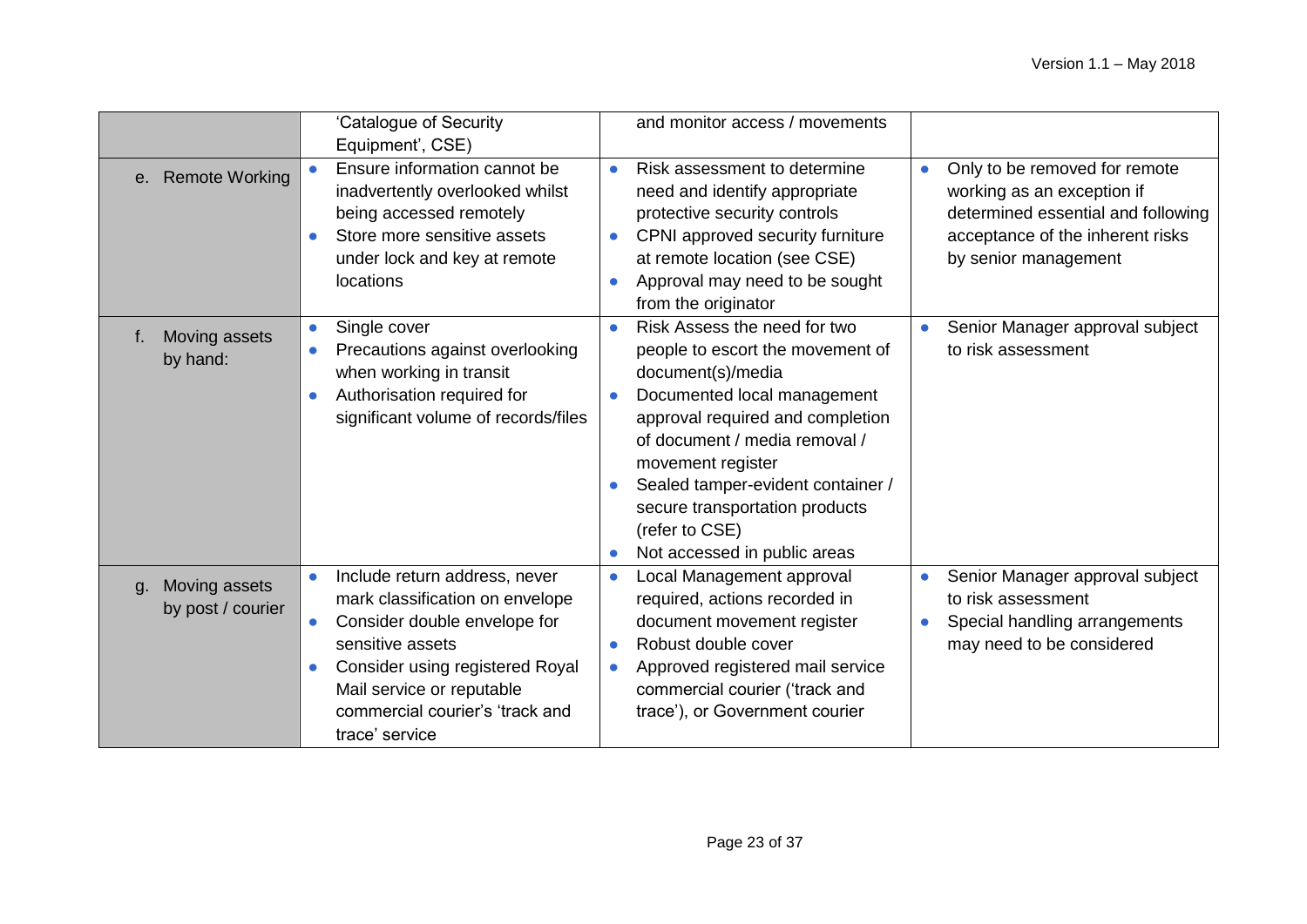| Moving assets<br>h.<br>overseas (by<br>hand or post)<br><b>Bulk Transfers</b><br>i.           | Trusted hand under single cover<br>$\bullet$<br>Consider using reputable<br>$\bullet$<br>commercial courier's 'track and<br>trace' service<br>Local management approval,<br>$\bullet$<br>subject to departmental policy,                                                                                              | Trusted hand (appropriate security<br>$\bullet$<br>clearance, e.g. SC)<br>Sealed tamper evident container /<br>$\bullet$<br>secure transportation products<br>(refer to CSE)<br>Where travelling to / via a country<br>of 'Special Security Risk' the<br>container should be carried by a<br>diplomatically accredited courier<br>Senior management approval,<br>$\bullet$<br>subject to departmental policy, | Security cleared (DV)<br>$\bullet$<br>diplomatically accredited courier<br>only<br>Local police aware of movement<br>plan                                                                                                                                      |
|-----------------------------------------------------------------------------------------------|-----------------------------------------------------------------------------------------------------------------------------------------------------------------------------------------------------------------------------------------------------------------------------------------------------------------------|---------------------------------------------------------------------------------------------------------------------------------------------------------------------------------------------------------------------------------------------------------------------------------------------------------------------------------------------------------------------------------------------------------------|----------------------------------------------------------------------------------------------------------------------------------------------------------------------------------------------------------------------------------------------------------------|
| (Volume thresholds may<br>vary by organisation<br>and should be defined<br>in local policies) | appropriate risk assessment and<br>movement plans                                                                                                                                                                                                                                                                     | appropriate risk assessment and<br>movement plans<br>Commercial companies could be<br>$\bullet$<br>used provided information<br>transported in sealed containers/<br>crates, accompanied by<br>departmental staff and movement<br>and contingency plans are in place                                                                                                                                          |                                                                                                                                                                                                                                                                |
| <b>INFORMATION</b><br><b>SECURITY1</b><br>Electronic<br>a.<br>Information at<br>Rest          | Electronic Information will be<br>$\bullet$<br>protected at rest by default. This<br>may be appropriate physical<br>protection (such as data at rest in<br>a government data centre) or<br>may involve Foundation Grade<br>data at rest encryption when<br>physical control isn't guaranteed<br>(such as on a laptop) | Electronic Information will normally<br>$\bullet$<br>be protected at rest by physical<br>security appropriate for SECRET<br>assets. Where data is at rest on<br>non-physically secure devices it<br>will be encrypted with (revitalised)<br><b>Enhanced Grade protection</b>                                                                                                                                  | Electronic Information will normally<br>$\bullet$<br>be protected at rest by physical<br>security appropriate for TOP<br>SECRET assets. Where data is at<br>rest on non-physically secure<br>devices it will be encrypted with<br><b>High Grade protection</b> |

 $\overline{1}$ <sup>1</sup> NB. Information Security Controls are described in greater detail in part three of this annex.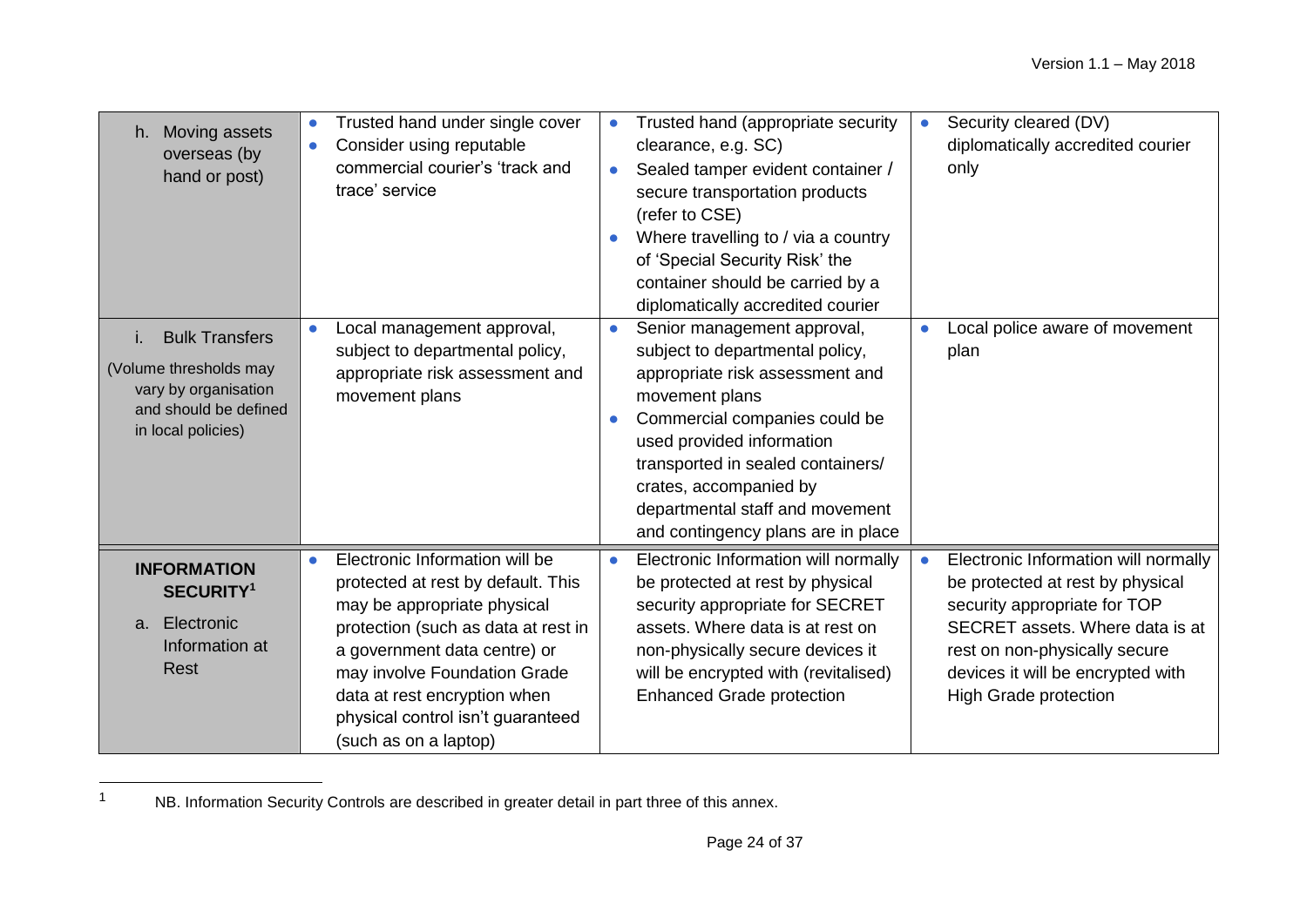| b. Electronic   |            | Information in transit between     | $\bullet$ | Electronic information will only be                                  | $\bullet$ | Electronic information will only be |
|-----------------|------------|------------------------------------|-----------|----------------------------------------------------------------------|-----------|-------------------------------------|
| Information in  |            | Government or other trusted        |           | exchanged via appropriately                                          |           | exchanged via appropriately         |
| <b>Transit</b>  |            | organisations will be via          |           | secured mechanisms. This will                                        |           | secured mechanisms. This will       |
|                 |            | accredited shared infrastructure   |           | involve use of appropriately                                         |           | involve use of appropriately        |
|                 |            | (such as PSN) or protected using   |           | accredited shared services or                                        |           | accredited shared services or       |
|                 |            | Foundation Grade encryption        |           | (revitalised) Enhanced Grade                                         |           | High Grade encryption               |
|                 |            | Information may be emailed /       |           | encryption                                                           |           | Information will only be shared     |
|                 |            | shared unprotected to external     | $\bullet$ | Information will only be shared with                                 |           | with defined users on appropriate   |
|                 |            | partners / citizens, subject to    |           | defined users on appropriate and                                     |           | and accredited recipient ICT        |
|                 |            | local business policies and        |           | accredited recipient ICT systems                                     |           | systems                             |
|                 | procedures |                                    |           |                                                                      |           |                                     |
|                 |            | Where more sensitive information   |           |                                                                      |           |                                     |
|                 |            | must be shared with external       |           |                                                                      |           |                                     |
|                 |            | partners (e.g. citizens), consider |           |                                                                      |           |                                     |
|                 |            | using secure mechanisms (e.g.      |           |                                                                      |           |                                     |
|                 |            | browser sessions using SSL /       |           |                                                                      |           |                                     |
|                 | TLS)       |                                    |           |                                                                      |           |                                     |
| c. ICT Services |            | Different GCloud services will be  | $\bullet$ | ICT Services must be accredited                                      | $\bullet$ | ICT systems designed must be        |
|                 |            | suitable for different types of    |           | as appropriate considering the                                       |           | accredited as appropriate           |
|                 |            | <b>OFFICIAL information. Risk</b>  |           | <b>SECRET threat model. CESG</b>                                     |           | considering the TOP SECRET          |
|                 |            | owners MUST read and               |           | design patterns or bespoke advice                                    |           | threat model. Bespoke               |
|                 |            | understand any GCloud              |           | may be required                                                      |           | architectural advice may be         |
|                 | statements | accreditation residual risk        |           | Very careful risk assessment and<br>understanding of implications of |           | necessary                           |
|                 |            | ICT services developed by a        |           | enabling functionality                                               |           |                                     |
|                 |            | Department or delivery partner     | $\bullet$ | Information exchange outside of                                      |           |                                     |
|                 |            | must follow the risk management    |           | the SECRET tier will be highly                                       |           |                                     |
|                 |            | processes as set out in HMG IA     |           | constrained and managed using                                        |           |                                     |
|                 |            | Standards IS1 and 2 and follow     |           | shared accredited capability                                         |           |                                     |
|                 |            | standard architectural             |           |                                                                      |           |                                     |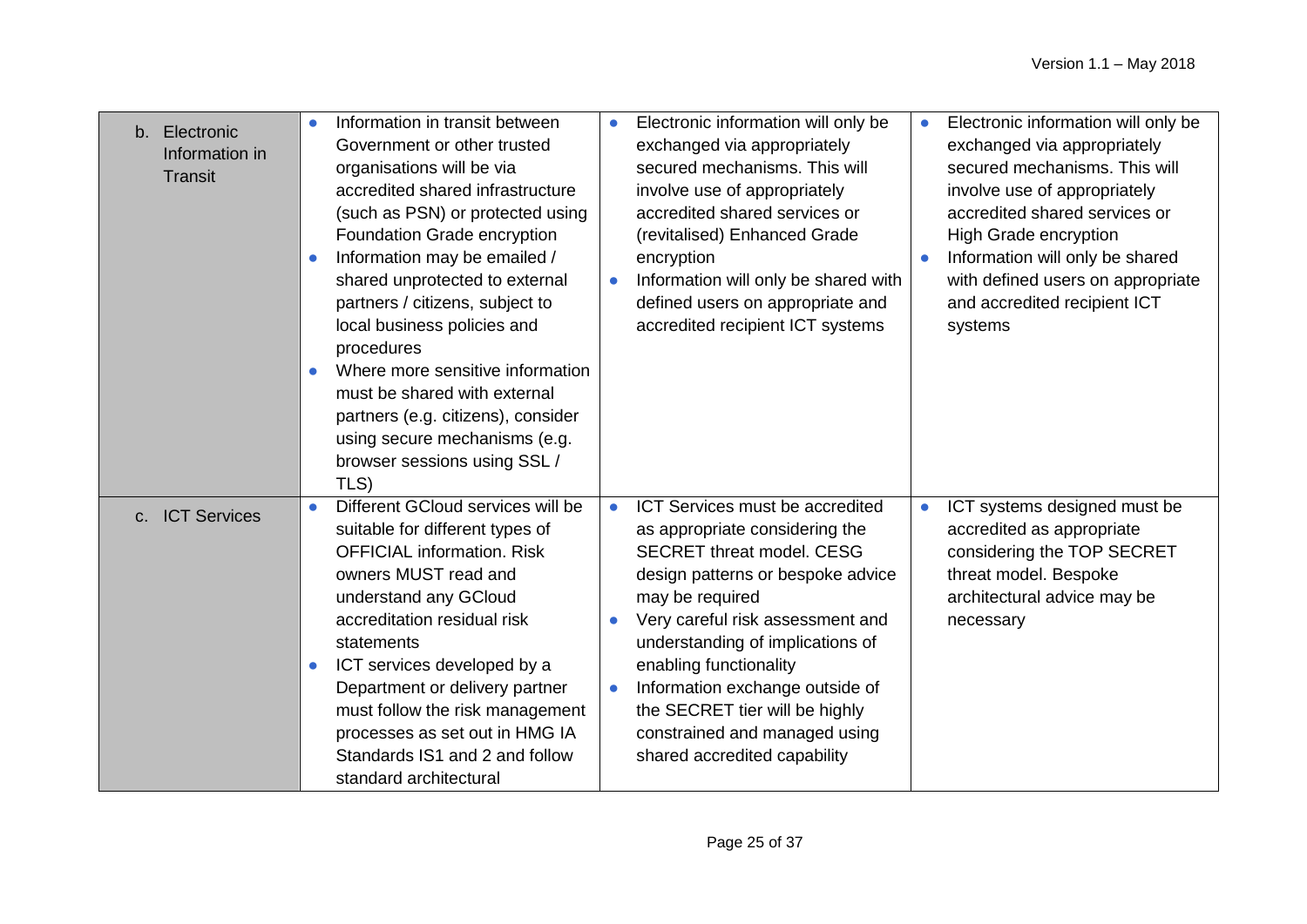|                                                                               | approaches<br>End user devices will conform to<br>$\bullet$<br>the security principles defined in<br>the End User Device (EUD)<br><b>Strategy: Security Framework</b><br>and Controls                                                                                                                                                                                                                                                                                                            |                                                                                                                                            |                                                                                                                               |
|-------------------------------------------------------------------------------|--------------------------------------------------------------------------------------------------------------------------------------------------------------------------------------------------------------------------------------------------------------------------------------------------------------------------------------------------------------------------------------------------------------------------------------------------------------------------------------------------|--------------------------------------------------------------------------------------------------------------------------------------------|-------------------------------------------------------------------------------------------------------------------------------|
| d. Removable<br>Media<br>(data<br>bearing)                                    | The use of removable media will<br>$\bullet$<br>be minimised, and other<br>approved information exchange<br>mechanisms should be used<br>where available in preference<br>Any information moved to or<br>$\bullet$<br>transferred by removable media<br>must be minimised to the extent<br>required to support the business<br>requirement<br>Consider appropriate encryption<br>$\bullet$<br>to protect the content, particularly<br>where it is outside the<br>organisation's physical control | Content must be appropriately<br>$\bullet$<br>encrypted unless (by exception)<br>there exists appropriate full life<br>physical protection | Content must be appropriately<br>encrypted unless (by exception)<br>there exists appropriate full life<br>physical protection |
| <b>Telephony (mobile</b><br>and landline), Video<br><b>Conference and Fax</b> | Details of sensitive material<br>$\bullet$<br>should be kept to a minimum<br>Recipients should be waiting to<br>$\bullet$<br>receive faxes containing personal<br>data and / or data marked with<br>the OFFICIAL - SENSITIVE<br>caveat                                                                                                                                                                                                                                                           | Secure Telephony, VTC and<br>secure fax                                                                                                    | Secure Telephony, VTC and<br>secure fax                                                                                       |
| <b>Disclosure</b>                                                             | Much of the information in this<br>$\bullet$<br>domain is likely to be releasable                                                                                                                                                                                                                                                                                                                                                                                                                | Likely to engage FOIA exemption<br>$\bullet$<br>in whole or in part (e.g. 23, 24, 26,                                                      | Subject to a case by case<br>$\bullet$<br>assessment there is a general                                                       |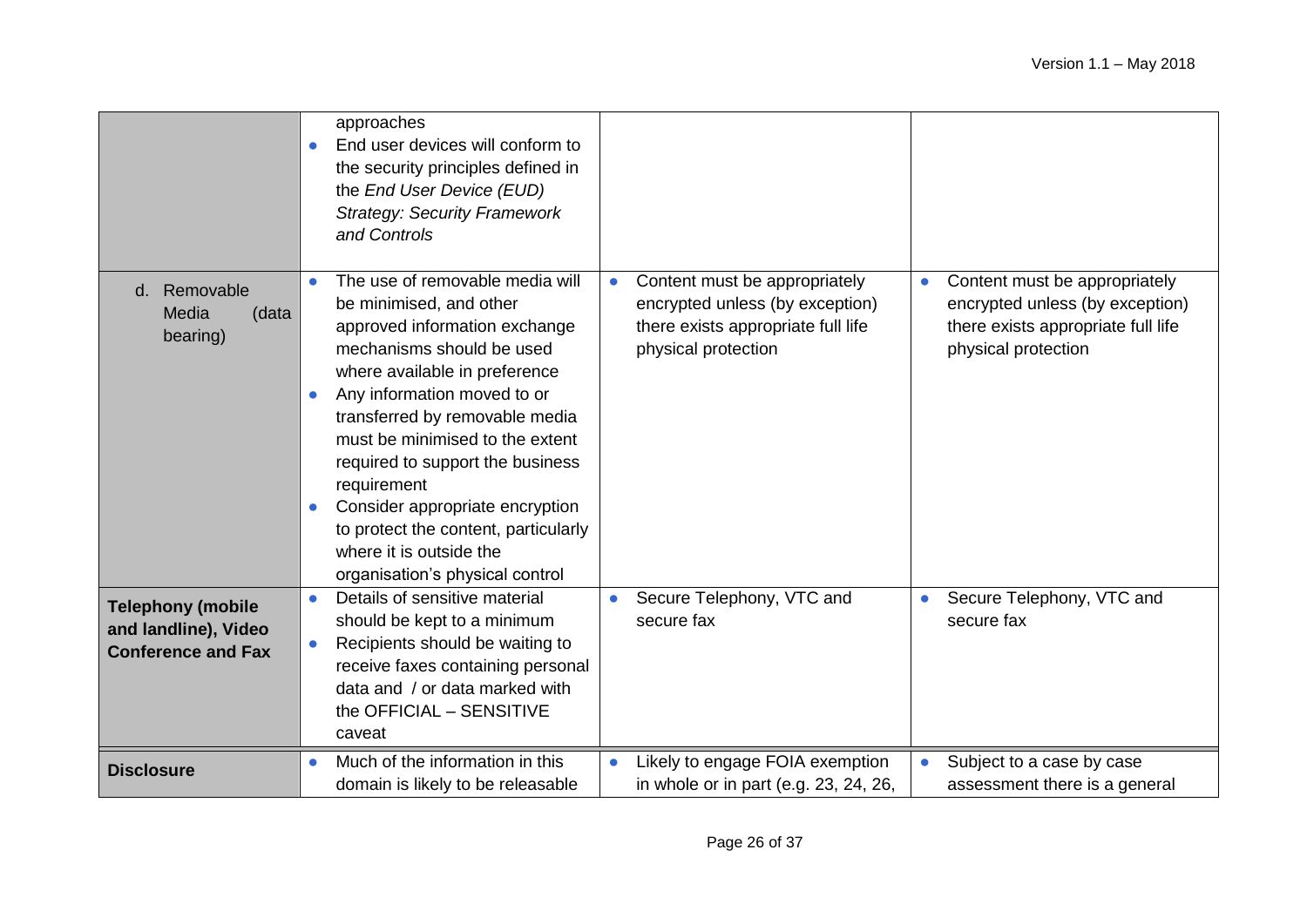| (Statutory disclosures are<br>separate from the<br>classification scheme and<br>require case-by-case<br>assessment) | unless an FOI exemption is in<br>force, it is personal data subject<br>to Data Protection legislation or<br>there is another statutory bar<br>Official Secrets Act (OSA) and<br>$\bullet$<br>criminal cases subject to damage<br>tests.<br>Where appropriate, non-sensitive<br>information should be published<br>for reuse | 27, 31), to be assessed on a case<br>by case basis<br>Some information might be<br>releasable in a securely redacted<br>format                                                                                                                                                                                                     | presumption that information is:<br>above the OSA Prosecution<br>threshold<br>subject to FOIA exemptions on<br>$\bullet$<br>National Security (or other)<br>grounds |
|---------------------------------------------------------------------------------------------------------------------|-----------------------------------------------------------------------------------------------------------------------------------------------------------------------------------------------------------------------------------------------------------------------------------------------------------------------------|------------------------------------------------------------------------------------------------------------------------------------------------------------------------------------------------------------------------------------------------------------------------------------------------------------------------------------|---------------------------------------------------------------------------------------------------------------------------------------------------------------------|
| <b>Archiving and</b><br><b>Transfer to The</b><br><b>National Archives</b>                                          | Transfer as open records<br>$\bullet$<br>wherever possible, at 20 years<br>and in accordance with the Public<br><b>Records Act</b>                                                                                                                                                                                          | Retain as long as classification<br>$\bullet$<br>level applies                                                                                                                                                                                                                                                                     | Retain as long as classification<br>$\bullet$<br>level applies                                                                                                      |
| <b>Disposal / Destruction</b>                                                                                       | Dispose of with care using<br>$\bullet$<br>approved commercial disposal<br>products to make reconstitution<br>unlikely (refer to CPNI guidance<br>and HMG IS5.)                                                                                                                                                             | Verify document is complete<br>before destruction<br>Use approved equipment and or<br>service providers listed in the CSE                                                                                                                                                                                                          | Control measures to witness /<br>record destruction                                                                                                                 |
|                                                                                                                     | March 2013.                                                                                                                                                                                                                                                                                                                 | Guidance about the physical destruction of assets is available in 'CPNI Requirements for Secure Destruction',<br>Electronic media used to process HMG assets must be sanitised and disposed of in accordance with the<br>requirements in 'HMG IA Policy No. 5 - Secure Sanitisation.'                                              |                                                                                                                                                                     |
| <b>Incident Reporting</b>                                                                                           | Local reporting arrangements<br>$\bullet$<br>Escalation to DSO and SIRO as<br>$\bullet$<br>appropriate for significant<br>incidents<br>ICO notified of "significant" losses<br>of personal data<br>GovCert / CINRAS for ICT<br>incidents                                                                                    | DSO and SIRO notified, local<br>$\bullet$<br>procedures followed<br><b>Consider notifying Accounting</b><br>$\bullet$<br>Officer and responsible Minister<br>ICO notified if personal information<br>$\bullet$<br>May be appropriate for Police<br>$\bullet$<br>investigation subject to damage<br>test and Cabinet Office gateway | Accounting Officer, Minister and<br><b>Cabinet Office alerted</b>                                                                                                   |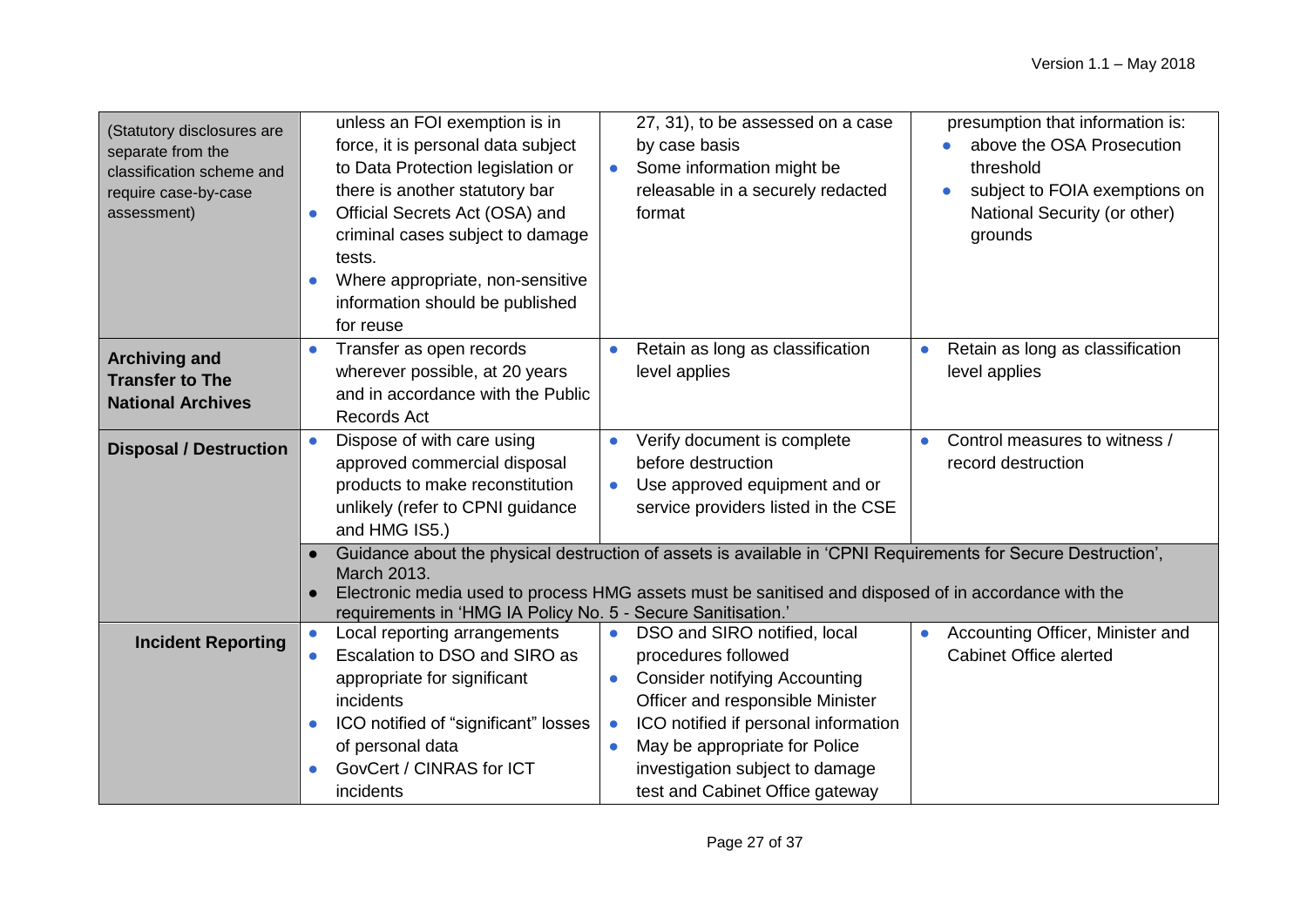|  | process                                                                                                                                                                                                             |  |  |  |  |  |
|--|---------------------------------------------------------------------------------------------------------------------------------------------------------------------------------------------------------------------|--|--|--|--|--|
|  | Guidance about the management and handling of security incidents is available in the SPF documents 'Security<br>Breach Management' and 'Leaks Procedural Guidance'. Relevant ICO guidance should also be consulted. |  |  |  |  |  |
|  |                                                                                                                                                                                                                     |  |  |  |  |  |
|  |                                                                                                                                                                                                                     |  |  |  |  |  |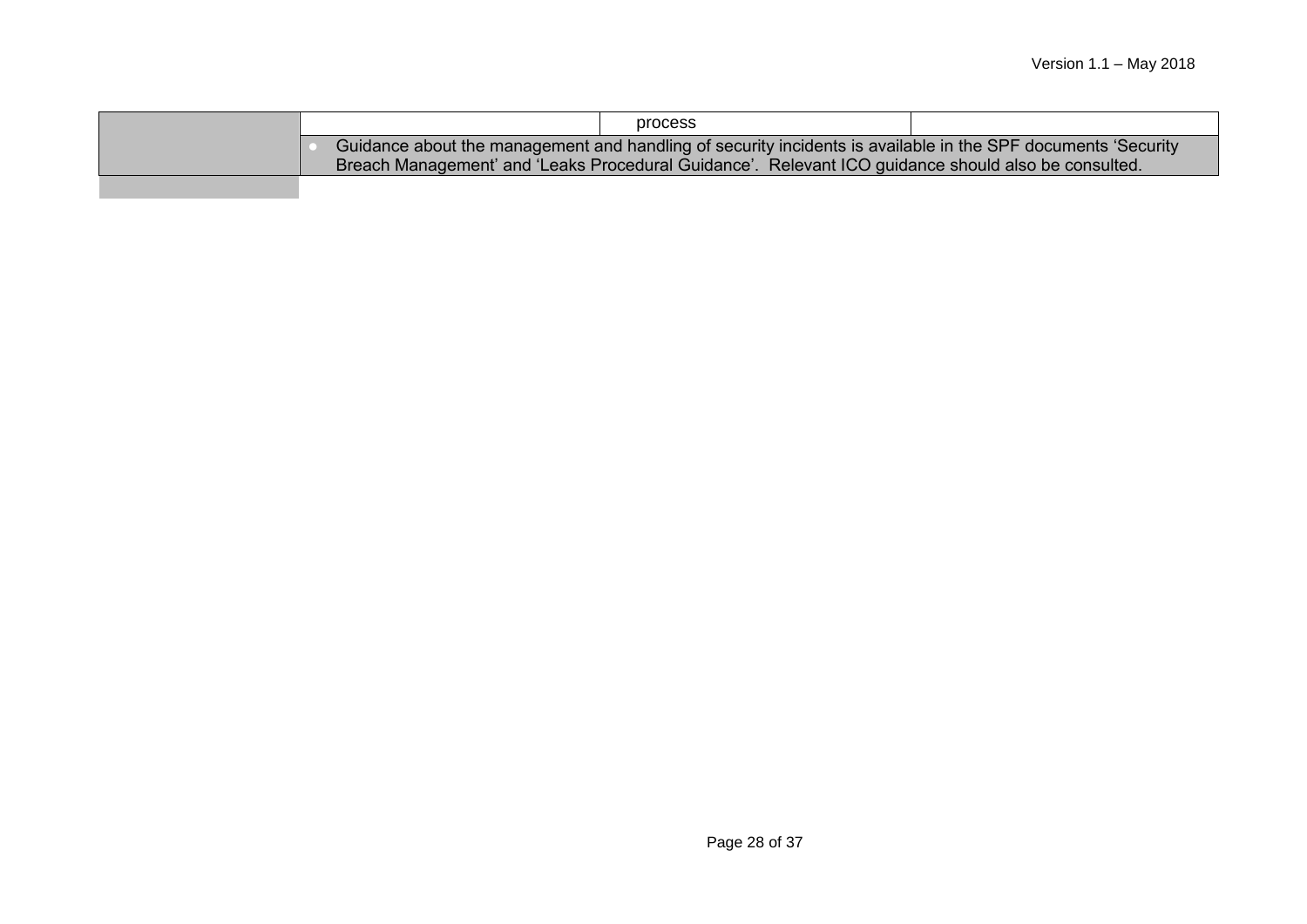## **Part Three – Protecting Assets and Infrastructure**

- 15. This section is intended to help security practitioners and information risk professionals to determine appropriate security requirements for the protection of infrastructure, ICT systems / services, and other assets at each level of the classification system.
- 16. It outlines context, process and security considerations at a high level but cannot, of itself, provide the level of detail necessary to implement specific technical architectures or deploy a new security system or product. It must be read in conjunction with the detailed policy, guidance and structured risk assessment methodologies set out in the Security Policy Framework.

#### **Physical Security Principles:**

- 17. Physical security controls should be applied appropriately, mindful of the 'layering principles'. A risk assessment is required to determine the applicable threats and risks.
- 18. Once the threats to an asset are understood, and prior to purchasing or deploying a new security system, an 'Operational Requirement' (OR) should be completed to determine an appropriate blend of physical security controls (and counter-terrorism controls where applicable). The Catalogue of Security Equipment (CSE) lists suitable products, graded 'Base', 'Enhanced' or 'High' to reflect performance in resisting forced attack.
- 19. Where assets require protection against surreptitious attack (i.e. espionage), a 'Security Assessment of Protectively Marked Assets' (SAPMA) should be completed to determine whether additional security controls may be required. Appropriate products are detailed in the CSE, rated as CPNI Classes 1 to 4 to reflect the different levels of skill / knowledge of the attacker and the resources available to them.
- 20. Where it is not feasible to protect the entirety of a large or bulky item (e.g. tanks, aircraft, ammunition etc), the most sensitive elements of the item should be protected using appropriate CSE products. Enhanced procedural controls may also be appropriate, for example, additional vetting and / or guarding.

#### **Information Security Principles**

- 21. Information at any level of classification should receive broadly consistent levels of protection across the Public Sector. This consistency is essential to establish trust between organisations and promote greater interoperability.
- 22. The broad risk appetite for information types will be overseen by the appropriate pangovernment governance body. For the OFFICIAL and SECRET tiers this will be the Senior Cyber and Risk Assurance Board (SCaRAB) and the Office of the Government SIRO (OGSIRO). For the TOP SECRET tier this will be the Information Sharing Policy Board (ISPB) and the SIA Release Authorities.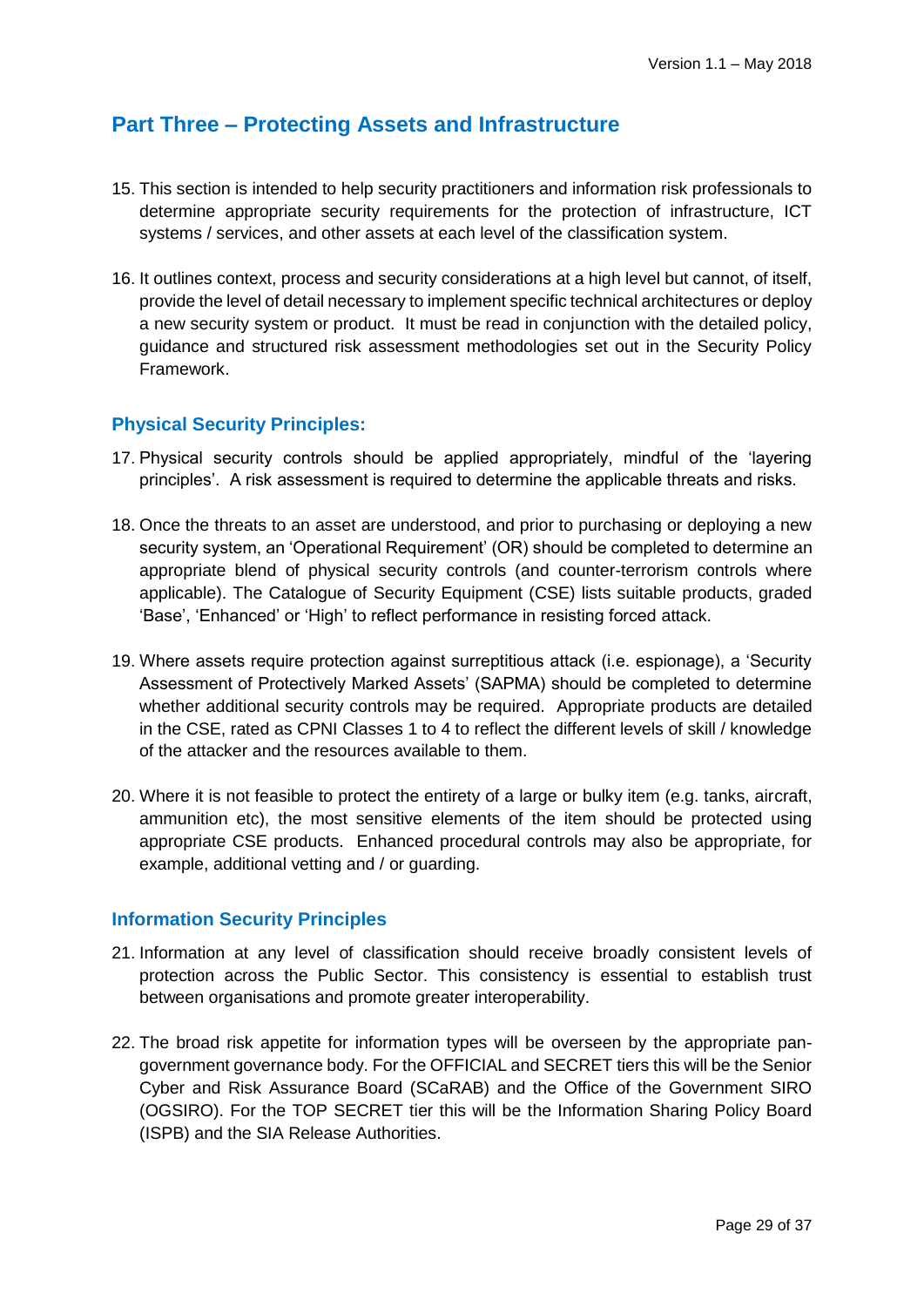- 23. Public Sector organisations continue to own and manage their own information risk, within the bounds of the top level HMG risk appetite set by the SCaRAB / ISPB. Within this framework there remains an enduring requirement for organisations to assess their own information risks and make appropriate accreditation decisions which balance risk with realising business opportunities.
- 24. Departmental SIROs are responsible for managing Departmental risk with SCaRAB / ISPB responsible for shared or pan-Government risk. The OGSIRO should be consulted if local decisions exceed the HMG risk appetite (as set out in the *HMG Information Risk Directive*) AND there is a pan-government impact.
- 25. ALL Public Sector ICT systems must be appropriately accredited, although accreditation activities should be proportionate to the system functionality and level of information risk. Where shared services have existing or a community accreditation (e.g. the Public Services Network (PSN) and G-Cloud services), then Departments can rely on this assurance providing it supports their own risk appetite (including understanding of any documented residual risks). This supports the ICT Strategy Programmes "accredit once, use many" model.

#### **Confidentiality, Integrity and Availability Considerations**

- 26. The Classification Policy relates to Confidentiality requirements. However, Public Sector information and services often have significant Integrity and/or Availability requirements too. There exist many scenarios where the consequences of a loss of Integrity or Availability can be significantly more severe than a loss of Confidentiality.
- 27. A high Integrity or Availability requirement does not lead to a high classification. A holistic risk assessment must be conducted, which includes the consideration of risks to Confidentiality, Integrity and Availability respectively. Treatment of significant Integrity or Availability requirements may require robust technical controls and a high level of assurance, over and above that indicated by the (Confidentiality driven) classification.

#### **Sensitive Information**

- 28. Some particularly sensitive information will attract a Caveat (e.g. OFFICIAL-SENSITIVE) or Special Handling Instructions (e.g. CODEWORDS or National Caveats) to denote the need for further controls, particularly in respect of sharing. The impact of compromise of this information may be higher, but this does not imply that it will necessarily be subject to the threat model applicable to higher tiers.
- 29. Such information can be managed at the same classification level, but with a more prescriptive information handling model, potentially supported by extra procedural or technical controls to reinforce the need to know. The aim of additional technical controls is to manage the information characteristics that attract the additional marking (for example enforcing access control, or technically limiting the number of records a user can view). These controls will be data and system dependent.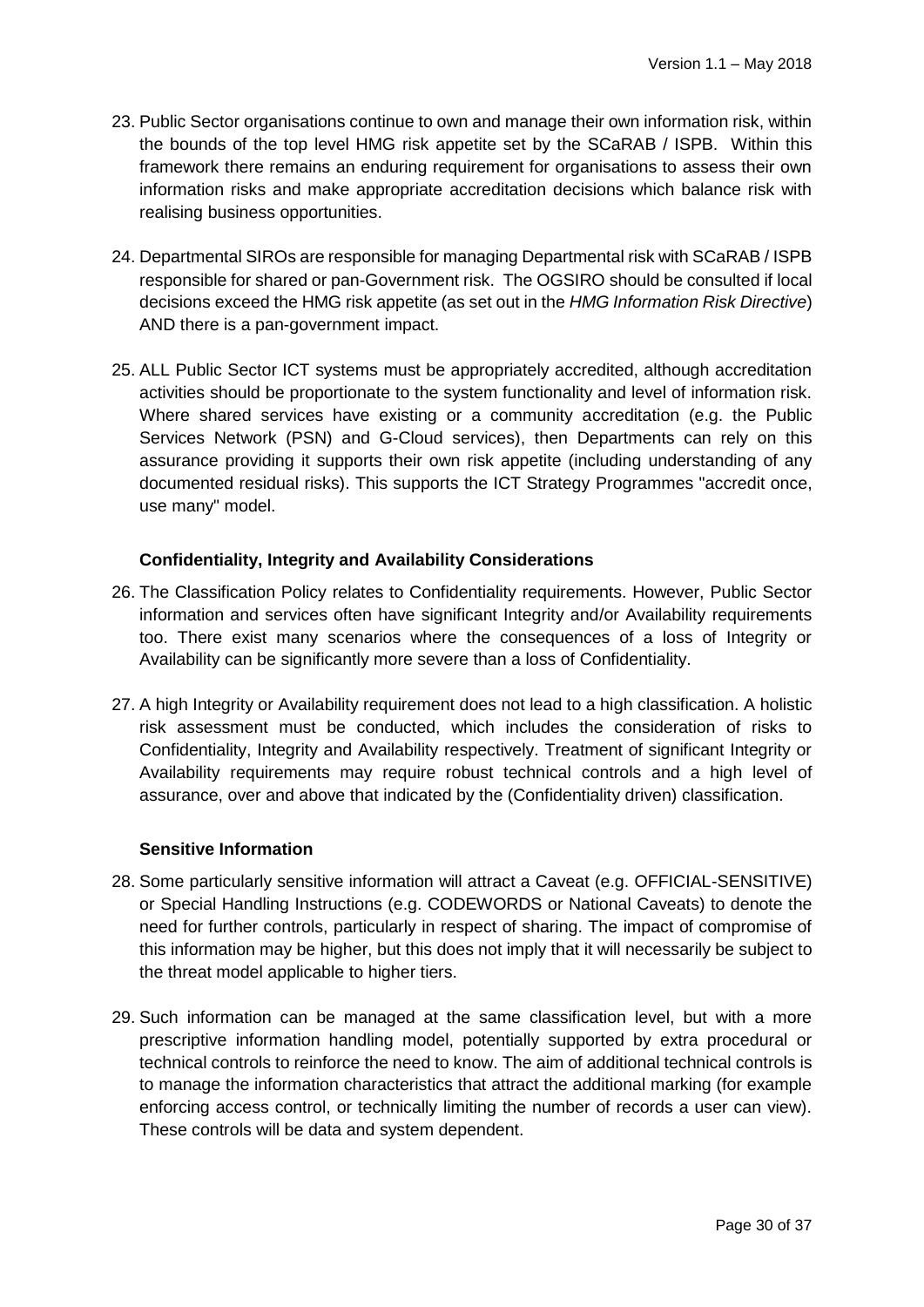## **Aggregation**

- 30. As government employs greater sharing and reuse of commoditised ICT solutions as well as shifting public services delivery to online channels, there is potential for large volumes of data objects to be concentrated in a small number of systems or services, or for a single system to provide a large number of government services.
- 31. Aggregation of data or services may result in the following conditions being realised:
	- The impact to the business from the loss, compromise or misuse of an aggregated data set is likely to be higher than the impact of compromise of a single object. The increase in impact can, under some circumstances, be severe (such as very large sets of citizen data);
	- Existing Threat Sources will remain relevant but these threats may be more motivated to mount an attack as the benefit to them of compromising a large number of data objects is more appealing;
	- Threat Sources may be attracted to attack the aggregated data set or service because the return on investment may be sufficiently increased. This is especially relevant when considering aggregation of value bearing transactions. These Threat Sources may therefore deem it worthwhile to deploy an increased technical capability.
- 32. Aggregated data sets should be considered to be within the same classification level; however where the impact of compromise or loss has increased as a result of aggregation, these aggregated data sets must be carefully and tightly controlled.
- 33. Aggregation of data at rest on end user devices, or the aggregated presentation of data to end user devices must be avoided as far the business requirement allows. This minimises the impact of compromise of the device or of inappropriate action from the user (accidental or malicious). This may include technical controls to physically limit the data or services being accessed, as well as transactional monitoring approaches to detect and respond to anomalous data or service access.
- 34. A risk assessment must be undertaken to determine the specific technical controls needed to protect the aggregated data set  $-$  this will include an understanding of how aggregation affects threat. Technical controls to protect an aggregated data set should be robust and risk owners may decide that they require a higher level of assurance or additional technical capability (such as fault tolerance). The risk assessment for the given aggregated service or data set should determine the specific technical controls within an appropriate architecture.

#### **Assessing the impact on the Business <sup>2</sup>**

<u>.</u>

35. Organisations are required to assess the potential impact to the business in the event that specific information risks are realised. This assessment should form part of a comprehensive risk assessment which also considers threat, vulnerability and likelihood.

 $2 \text{ N.B.}$  Work is underway to refocus business impact assessment as a qualitative process that forms part of the overall risk assessment. A transition plan for introducing the new process, terminology and rule set will be available by October 2013; this section will be updated in due course.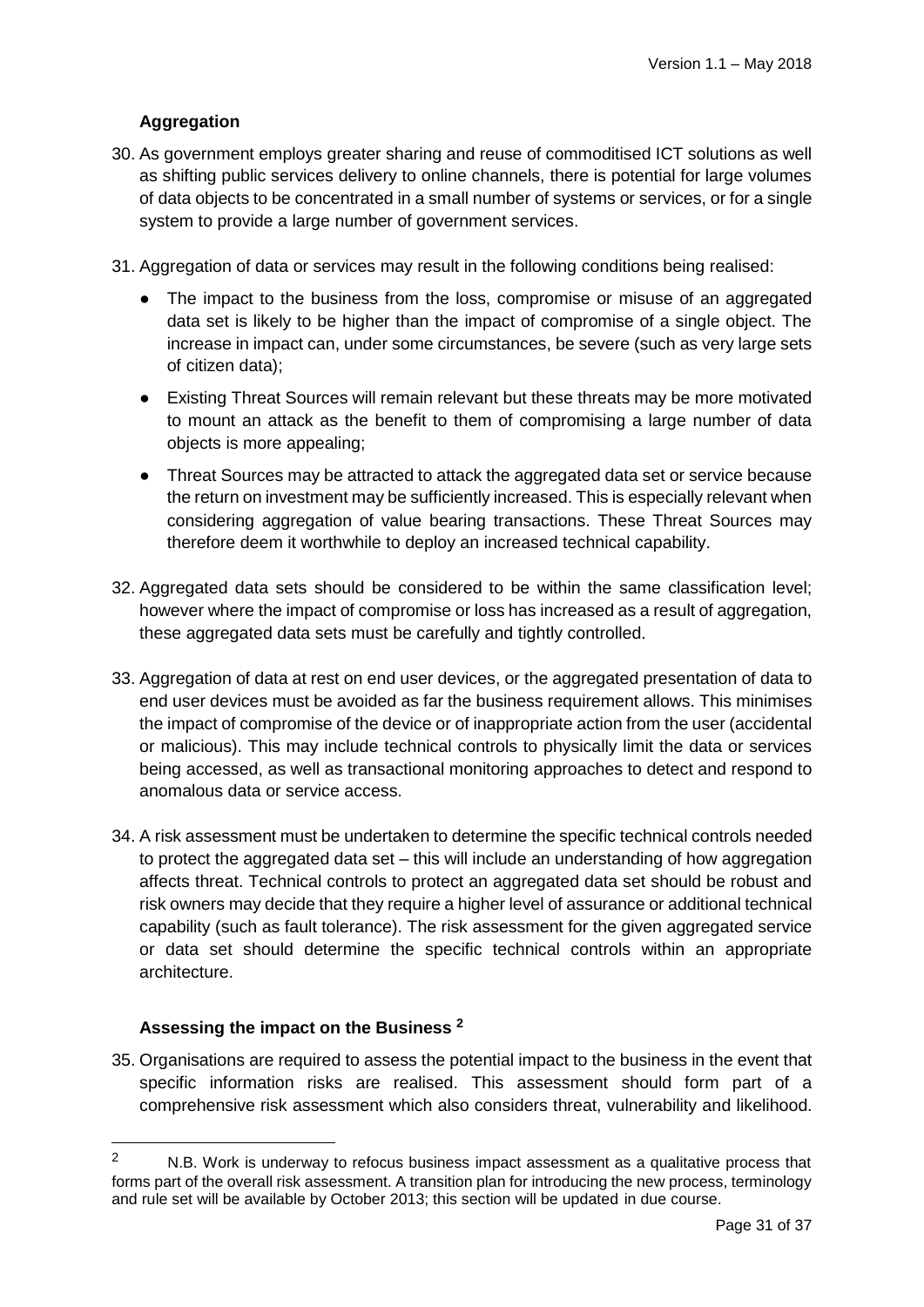This risk assessment process considers Confidentiality, Integrity and Availability of information independently.

- 36. Within each tier there will be a range of information with varying degrees of business impact should the risks be realised – this is particularly true when considering the OFFICIAL tier.
- 37. The existing Business Impact Level (BIL) structure should continue to be used in the course of an information risk assessment process. BIL's should not on their own be used to 'label' information systems or indicate a level of accreditation. In due course the BIL policy will be revised to provide a qualitative assessment process that supports the genuine business priorities. There is no direct mapping between existing BILs and any given classification.

#### **Security Enforcing Functionality**

38. Where any security functionality or security product is relied upon, there must be confidence that those products or functions are effective and are providing the protection that is expected of them. All such products must therefore have an appropriate level of independent validation or assurance, proportionate to the classification of the information they are used to protect.

#### **Information Assurance Policy and Guidance**

- 39. Information Assurance Standards and good practice guidance set out in the HMG Security Policy Framework (SPF), as well as additional products in CESG's IA Policy Portfolio, remain extant. Many of these documents describe good practice which is agnostic of classification labels.
- 40. Documents that specifically reference the former Government Protective Marking System (GPMS) and/or BILs will over time be updated or withdrawn. In the interim period 'transition' guidance will be available to help organisations use the existing good practice advice with the new Classification Policy.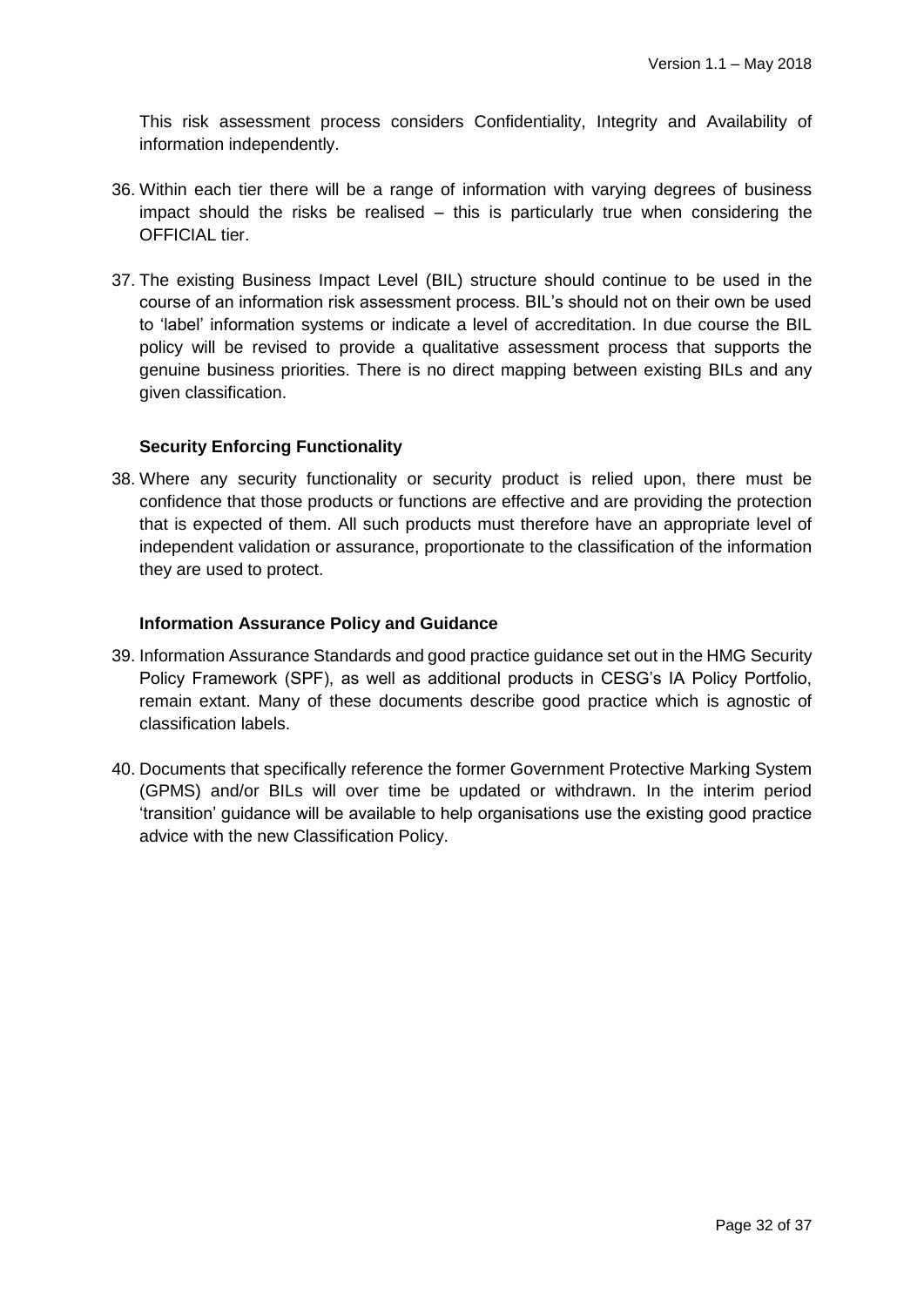## **Technical Controls Summary**

## **OFFICIAL**

- 41. ALL HMG information assets have value and require an appropriate level of protection, whether in transit, at rest or whilst being processed. Pan-government interoperability and trusted sharing are founded on mutual assurance that organisations apply consistent risk management approaches and that information will receive broadly equivalent levels of protection. At OFFICIAL, a de facto common baseline of protection is provided through a framework of controls:
	- Any legal obligations (e.g. DPA) or regulatory requirements;
	- The broad risk appetite for OFFICIAL, set out in the *HMG Information Risk Directive;*
	- SPF policy and guidance, including this Control Framework, HMG Information Assurance Standards and CESG's good practice guidance;
	- Common assurance and accreditation processes, including the Baseline Control Set (BCS);
	- Common security compliance regimes (e.g. GSI / PSN Codes of Connection);
	- UK Government Reference Architecture;
	- Common trusted infrastructure offerings delivered through the ICT Strategy programmes (End User Devices, Public Services Network, G-Cloud and G-hosting), noting that any residual risks should be managed in line with local risk appetites;
	- HMG ICT Moratorium and Spend Controls Processes.
- 42. There is a diverse range of government business and information at OFFICIAL. Within this broad framework, there is an onus on risk owners to understand the business value and sensitivity of their information and the ways in which they work with and share it. This will determine specific Confidentiality, Availability and Integrity requirements that manage the precise risks to any particular asset within the OFFICIAL baseline.
- 43. OFFICIAL information will normally be protected utilising appropriately assured, commercially available security products and service offerings. Government will not seek to create bespoke products or ICT services to manage information risk at this level.
- 44. Where assurance of security enforcing functionality is required, products should be certified against the relevant Security Characteristics for that class of product. Assurance will normally be delivered through industry led (but independent) assessments under the CESG Commercial Product Assurance (CPA) scheme (Foundation Grade), though other assurance processes may be appropriate following a suitably scoped risk assessment or validation exercise.
- 45. Whilst Foundation Grade security product assurance or service offerings will be industry led, some CESG oversight may be appropriate where these products or services are being provisioned to, for example, a sufficiently sized proportion of the Public Sector as to present a 'national level' of risk.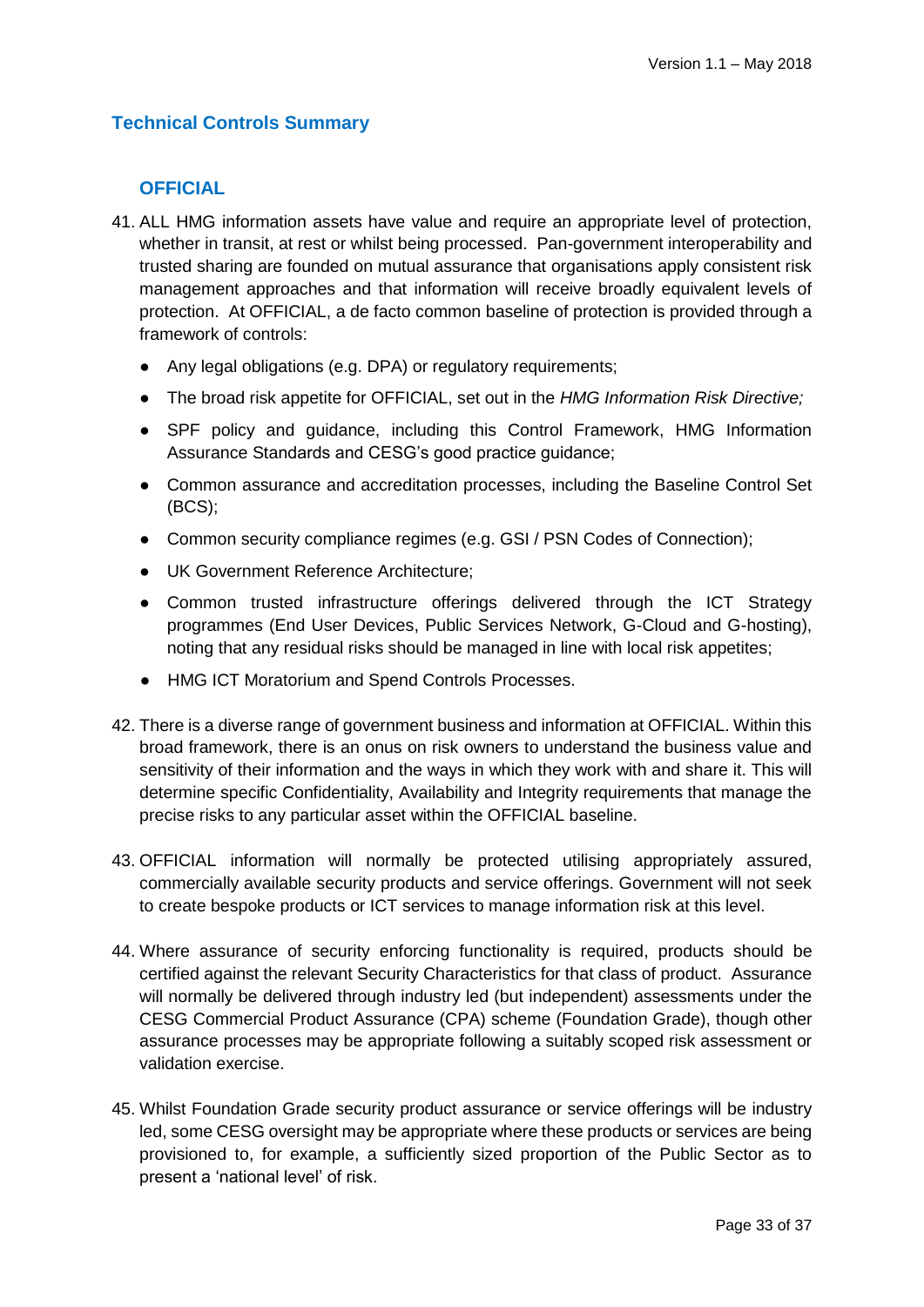- 46. OFFICIAL information will be accessed and shared using a variety of methods, including the internet, GSi and PSN. Information in transit should be protected by default, unless there are sensible business reasons where this is not appropriate and the business can tolerate the risk. In practice, use of encryption would be expected to secure (for example) the following information exchanges:
	- OFFICIAL data at rest on End User Devices and removable media;
	- Remote access connections and sessions (e.g. VPN) into secure environments such as a corporate network or cloud service;
	- Transactional services (e.g. payment services) delivered to the citizen over untrusted networks;
	- Connections between networks or interconnections within a geographically separated network – i.e. at the infrastructure (not user) level, between Public Sector organisations<sup>3</sup>;
	- Information that relates to or directly supports National Security.
- 47. There is no policy requirement to encrypt routine (email) information exchanges with external partners (citizen, industry, local government, third sector). However, where sensitive information (or routine personal data) is exchanged over untrusted infrastructure with external partners, consideration should be given to protecting it using technologies such as client-side email encryption, or providing access to information via a secure browser session, (such as an individual using SSL/TLS to view online banking information or webmail).
- 48. Service offerings supporting the OFFICIAL tier will be commercially based. These services could be delivered by industry (with industry led independent assessment), or developed as a Public Sector service but still utilising commercial technologies. Organisations will have to make risk informed decisions as to what type of service is appropriate based on their business requirements. For example, the business requirement to host a public information service will necessitate the use of a different type of service offering, from a requirement to process personal medical data. Security enforcing products within the service offering would be expected to be independently validated or assured as described above.
- 49. Public Sector organisations will increasingly be expected to utilise shared services delivered through pan-government ICT programmes. These programmes will provide a range of commoditised products and service offerings, with different security characteristics and levels of assurance. Organisations that plan to utilise these shared services and infrastructure to manage assets at OFFICIAL must read the detailed technical standards and guidance developed for the relevant programme, along with any statements of residual risk associated with the use of a particular product or service:

1

<sup>&</sup>lt;sup>3</sup> NB. Encryption is increasingly becoming standard commercial practice to protect information in transit. It is anticipated that the availability of standard, easy to deploy and use encryption technology will lead to a future standard encrypted PSN, where encryption does not attract a cost premium. This single, protected environment will in future make secure interoperability straightforward and intuitive for the Public Sector.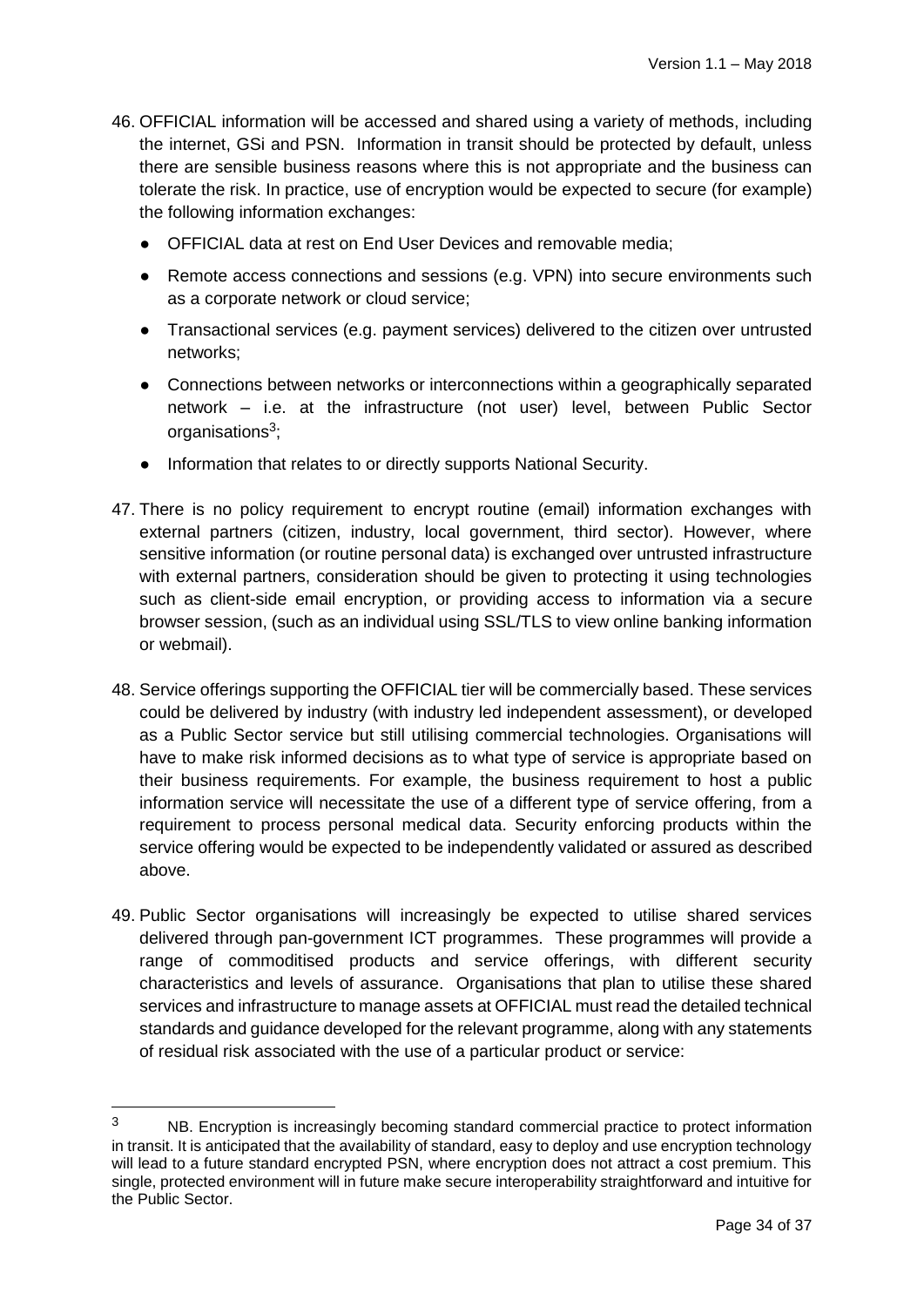#### **Public Services Network (PSN)**

50. The ICT Strategy anticipates that the PSN will be the primary network bearer for OFFICIAL information. PSN consuming organisations must comply with the *PSN IA Conditions*, and manage any stated residual risks inline with local risk appetites.

#### **End User Devices (EUD)**

51. The EUD programme anticipates that any OFFICIAL information (including information handled with the OFFICIAL-SENSITIVE caveat) can be managed on a single device that conforms to the security principles defined in the *End User Device Strategy: Security Framework and Controls*, (March 2013). Note that the assurance required (including compliance with relevant legislation such as Freedom of Information Act (FoIA) and DPA), means that EUDs will normally be owned, managed and controlled by the organisation. Any stated residual risks must be managed in line with local risk appetites.

#### **G-Cloud**

- 52. The G-Cloud programme anticipates that most OFFICIAL information can be managed through accredited service offerings available via the CloudStore. Service offerings will be accredited according to *G-Cloud Information Assurance Requirements and Guidance,*  and any stated residual risks should be managed in line with local risk appetites. Three types of service are defined, that will likely be appropriate for different types of information and business processes:
	- Unassured Cloud services. These services (formerly Impact Level 00x) may be appropriate for a limited amount of information where there is no Confidentiality requirement (such as marketing and communications data intended for public consumption), although risk owners should consider whether they have Integrity or Availability requirements that must be managed.
	- Assured Public Cloud (formerly Impact Level 22x) services will be subject to a suitably scoped ISO27001 certification and other assurance activities as described in the *GCloud Information Assurance Requirements and Guidance.* Such services may be appropriate for the generality of OFFICIAL information, although organisations should carefully consider the scope of the IS027001 certification, the geographic location of the hosting, and any other residual risks identified as part of the G-Cloud Accreditation Statement. It is unlikely that these services will be suitable for more sensitive information.
	- Formally accredited Public Cloud (formerly Impact Level 33x) or Private Cloud services will be subject to a full HMG accreditation and will be hosted within the UK. These services are likely to be appropriate for most OFFICIAL information, although organisations should still be mindful of any risks involved in outsourcing services and data to the cloud (including those set out in the G-Cloud Accreditation Statement).
- 53. Organisations that are considering utilising G-cloud service offerings must note the following:
	- Off-shoring of information that relates to or supports National Security is prohibited.
	- The Office of the Government SIRO must review any plans to off-shore HMG data. Wherever possible, any personal data held off-shore should be kept within the EEA,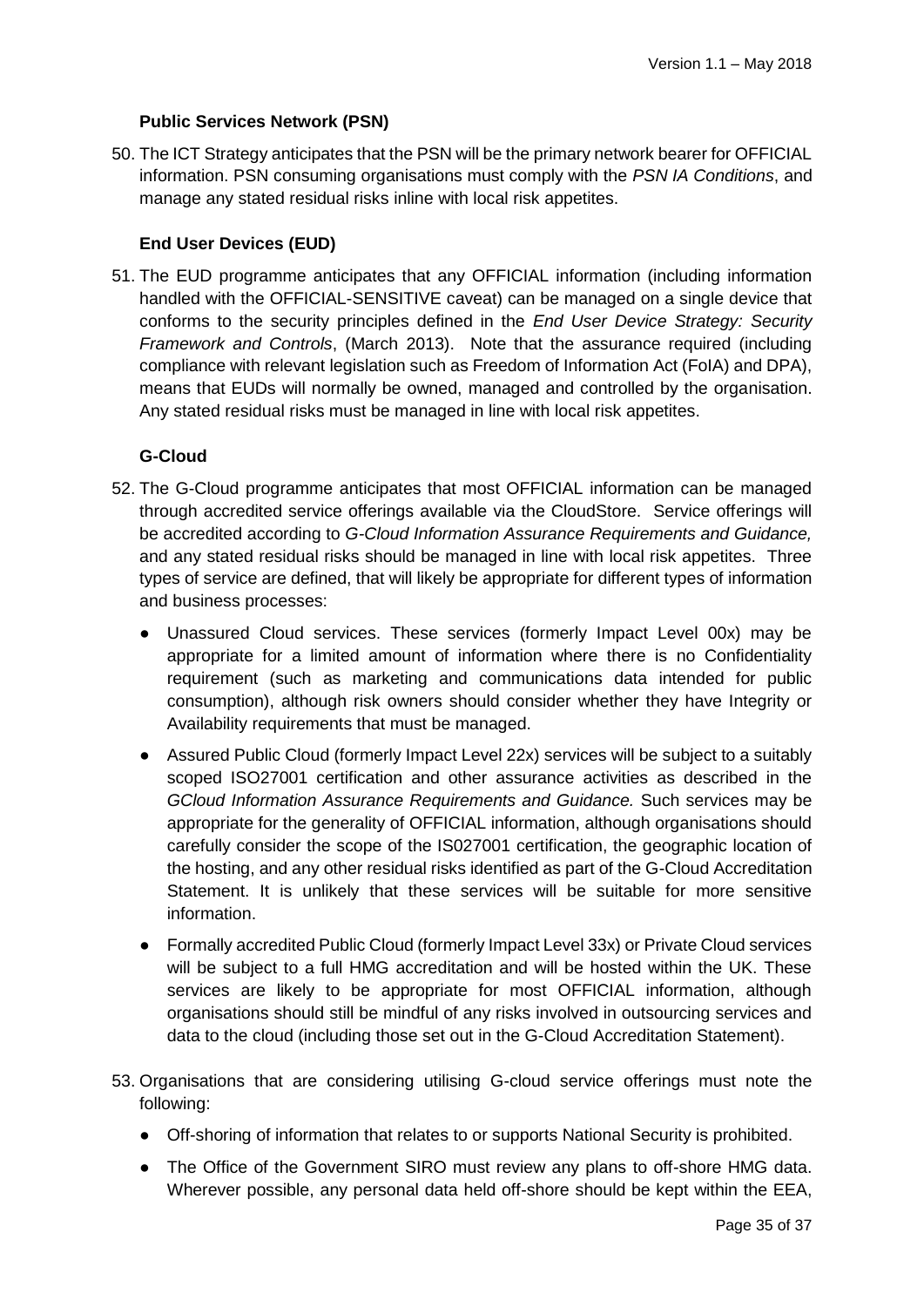under the EU-US Privacy Shield Framework or the limited number of countries with positive findings of adequacy from the European Commission.

#### **Data Centre Consolidation:**

54. The Data Centre Consolidation Programme (G-Hosting) anticipates reducing the number of Government (and public sector) data centres through a programme of virtualisation, consolidation and rationalisation. Security and resilience requirements for data centres will be determined on a site specific basis, aligned to broader initiatives to ensure appropriate protections for Critical National Infrastructure (CNI) assets.

#### **SECRET**

- 55. SECRET information must be very well protected against the defined threat model. The SECRET tier will be a largely isolated trust domain with only specific and assured information exchange functionality to less trusted domains.
- 56. SECRET ICT infrastructure will be physically or cryptographically isolated from less trusted domains (such as OFFICIAL ICT systems or the Internet). The only exceptions to this requirement will be:
	- Gateways that provide specific business information exchange functionality. These gateways will require appropriate architectural assurance and as far as possible represent shared capability.
	- At the discretion of SCaRAB where there is an overwhelming business requirement. Specific arrangements will be necessary to manage urgent operational imperatives.
- 57. Products protecting SECRET information will provide very robust protection that includes holistic security controls. The appropriate level of product assurance at SECRET is a revitalised and strengthened Enhanced Grade Standard; this will include a broader set of data separation technologies in addition to cryptography.<sup>4</sup>
- 58. The model for SECRET includes very sensitive information that is subject to a sophisticated threat, but much SECRET information doesn't carry an enduring long-term intelligence life. For some SECRET information that is very sensitive and is of enduring intelligence value, risk owners should carefully consider whether this information should in fact reside in the TOP SECRET tier.

## **TOP SECRET**

59. High Grade assurance remains appropriate for TOP SECRET tier protection. This level of assurance will support UK sovereignty requirements.

<sup>1</sup> 

<sup>&</sup>lt;sup>4</sup> NB. More detailed information about the technical controls required for the protection of SECRET and TOP SECRET information will be set out in additional, classified guidance.